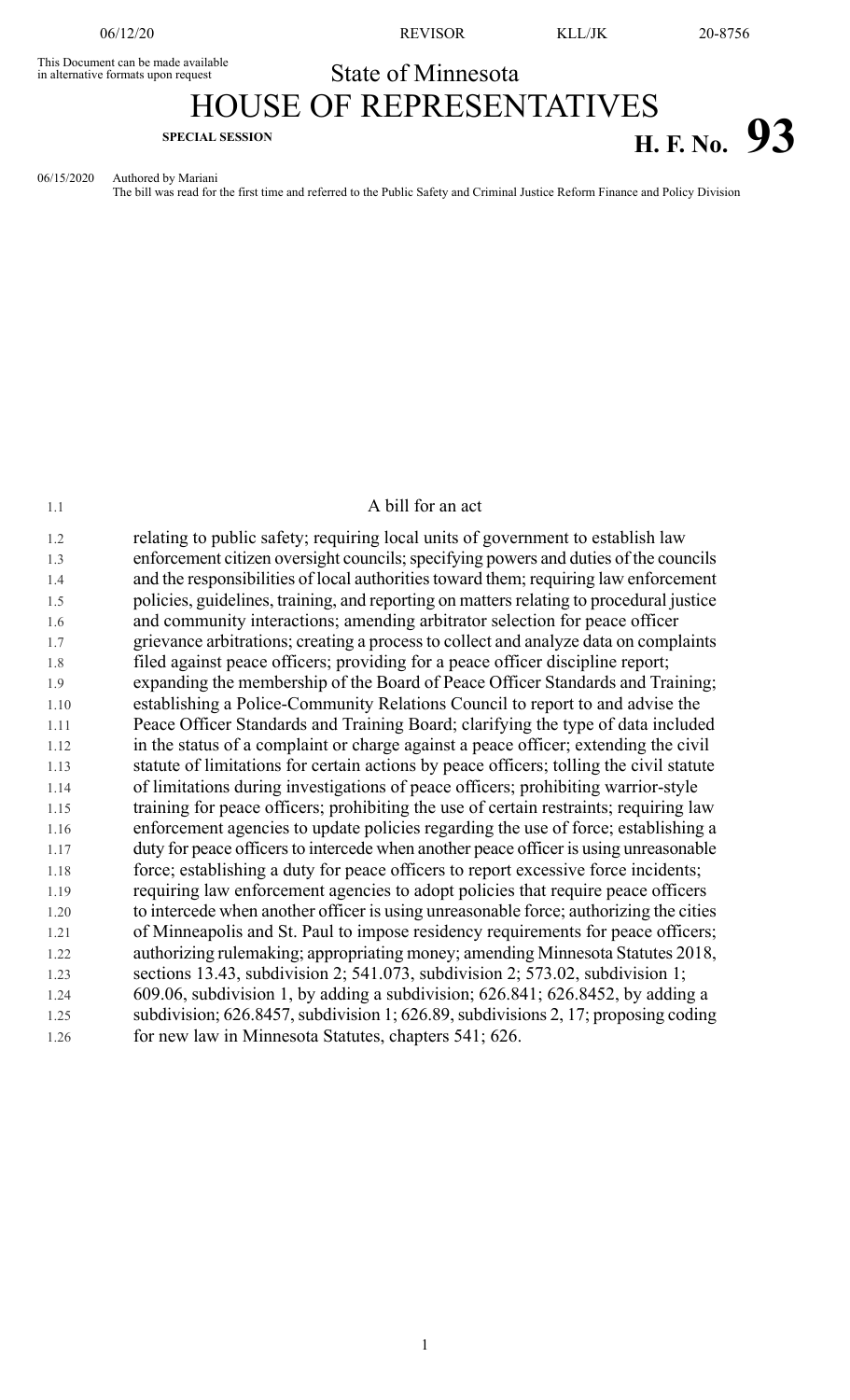|      | 06/12/20                                                                                   | <b>REVISOR</b>                   | KLL/JK | 20-8756 |
|------|--------------------------------------------------------------------------------------------|----------------------------------|--------|---------|
| 2.1  | BE IT ENACTED BY THE LEGISLATURE OF THE STATE OF MINNESOTA:                                |                                  |        |         |
| 2.2  |                                                                                            | <b>ARTICLE 1</b>                 |        |         |
| 2.3  |                                                                                            | <b>LAW ENFORCEMENT OVERSIGHT</b> |        |         |
| 2.4  | Section 1. Minnesota Statutes 2018, section 626.841, is amended to read:                   |                                  |        |         |
| 2.5  | 626.841 BOARD; MEMBERS.                                                                    |                                  |        |         |
| 2.6  | The Board of Peace Officer Standards and Training shall be composed of the following       |                                  |        |         |
| 2.7  | 15 19 members:                                                                             |                                  |        |         |
| 2.8  | (1) two members to be appointed by the governor from among the county sheriffs in          |                                  |        |         |
| 2.9  | Minnesota;                                                                                 |                                  |        |         |
| 2.10 | (2) four members to be appointed by the governor from among peace officers in              |                                  |        |         |
| 2.11 | Minnesota municipalities, at least two of whom shall be chiefs of police;                  |                                  |        |         |
| 2.12 | (3) two members to be appointed by the governor from among peace officers, at least        |                                  |        |         |
| 2.13 | one of whom shall be a member of the Minnesota State Patrol Association;                   |                                  |        |         |
| 2.14 | (4) the superintendent of the Minnesota Bureau of Criminal Apprehension or a designee;     |                                  |        |         |
| 2.15 | (5) two members appointed by the governor from among peace officers, or former peace       |                                  |        |         |
| 2.16 | officers, who are currently employed on a full-time basis in a professional peace officer  |                                  |        |         |
| 2.17 | education program;                                                                         |                                  |        |         |
| 2.18 | (6) two members to be appointed by the governor, one member to be appointed from           |                                  |        |         |
| 2.19 | among administrators of Minnesota colleges or universities that offer professional peace   |                                  |        |         |
| 2.20 | officer education, and one member to be appointed from among the elected city officials in |                                  |        |         |
| 2.21 | statutory or home rule charter cities of under 5,000 population outside the metropolitan   |                                  |        |         |
| 2.22 | area, as defined in section 473.121, subdivision 2; and                                    |                                  |        |         |
| 2.23 | (7) two four members appointed by the governor from among the general public, of           |                                  |        |         |
| 2.24 | which at least one member must be a representative of a statewide crime victim coalition,  |                                  |        |         |
| 2.25 | at least one member must be a person of color, and at least one member must be a resident  |                                  |        |         |
| 2.26 | of a county other than a metropolitan county as defined in section 473.121, subdivision 4; |                                  |        |         |
| 2.27 | and                                                                                        |                                  |        |         |
| 2.28 | (8) two members appointed by the commissioner of human rights from the general             |                                  |        |         |
| 2.29 | public, of which one member must be a community organizer nominated by an organization     |                                  |        |         |
| 2.30 | that organizes direct action campaigns and one member must have experience serving on      |                                  |        |         |
| 2.31 | a law enforcement agency's civilian review board.                                          |                                  |        |         |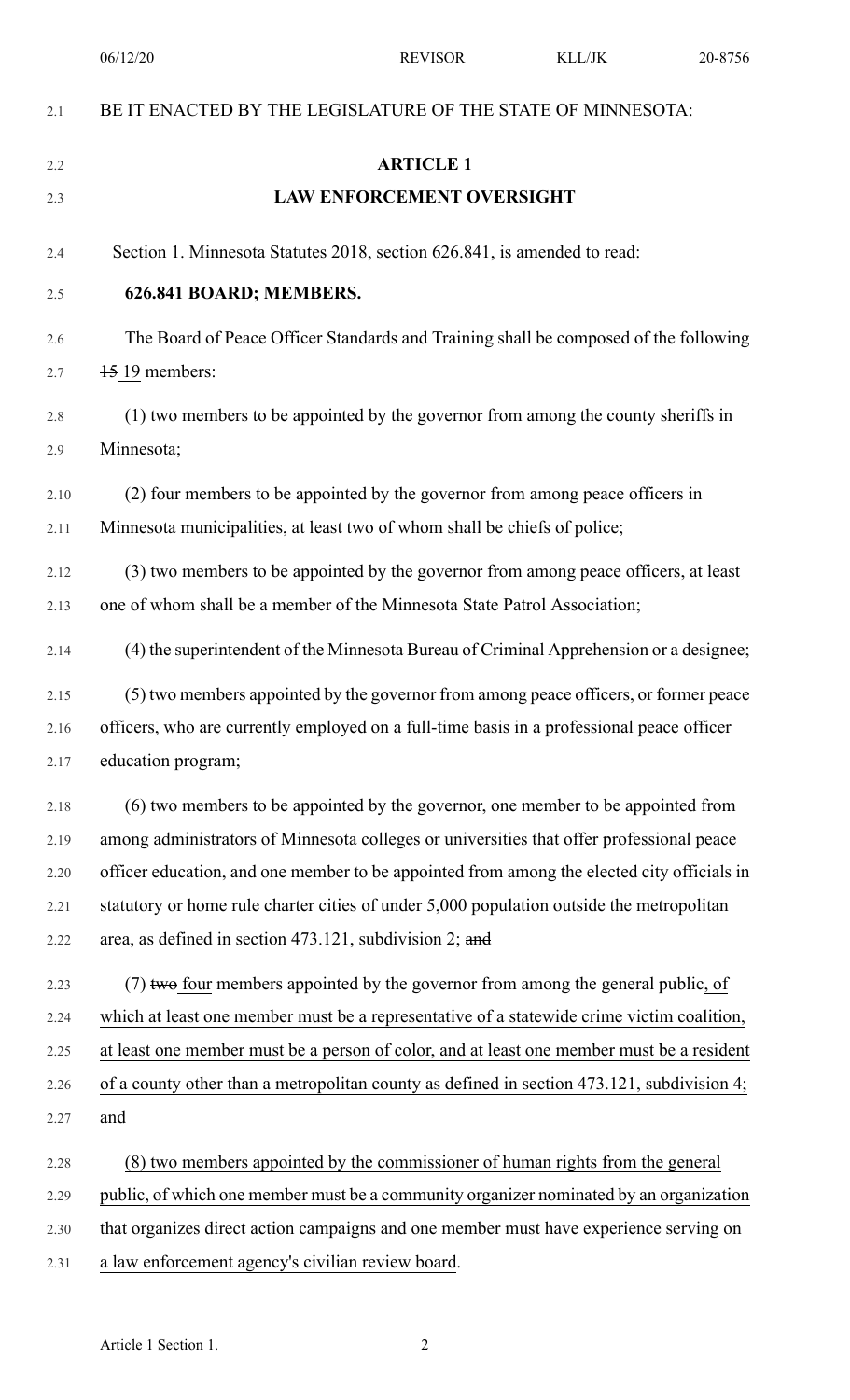3.1 A chair shall be appointed by the governor from among the members. In making 3.2 appointments the governor shall strive to achieve representation from among the geographic 3.3 areas of the state. 3.4 Sec. 2. **[626.8434] POLICE-COMMUNITY RELATIONS COUNCIL.** 3.5 Subdivision 1. **Establishment and membership.** The Police-Community Relations 3.6 Council is established under the Peace Officer Standards and Training Board. The council 3.7 consists of the following 15 members: 3.8 (1) the superintendent of the Bureau of Criminal Apprehension, or a designee; 3.9 (2) the executive director of the Peace Officer Standards and Training Board, or a 3.10 designee; 3.11 (3) the executive director of the Minnesota Police and Peace Officers Association, or a 3.12 designee; 3.13 (4) the executive director of the Minnesota Sheriff's Association, or a designee; 3.14 (5) the executive director of the Minnesota Chiefs of Police Association, or a designee; 3.15 and 3.16 (6) ten community members, of which: 3.17 (i) four membersshall represent the community-specific boards established undersection 3.18 257.0768, reflecting one appointment made by each board; 3.19 (ii) two members shall be mental health advocates, of which one member shall be 3.20 appointed by the Minnesota chapter of the National Alliance on Mental Illness and the other 3.21 appointed by the governor's Council on Mental Health; 3.22 (iii) two members shall be advocates for victims, of which one member shall be appointed 3.23 by the Violence Free Minnesota and the other appointed by the Minnesota Coalition Against 3.24 Sexual Assault; 3.25 (iv) one member shall represent a community organization that organizes direct action 3.26 campaigns and shall be appointed by the commissioner of human rights; and 3.27 (v) one member shall have experience serving on a law enforcement agency's civilian 3.28 review board and shall be appointed by the commissioner of human rights. 3.29 Subd. 2. **Duties.** (a) The council shall: 3.30 (1) make recommendations on police-community relations to the board;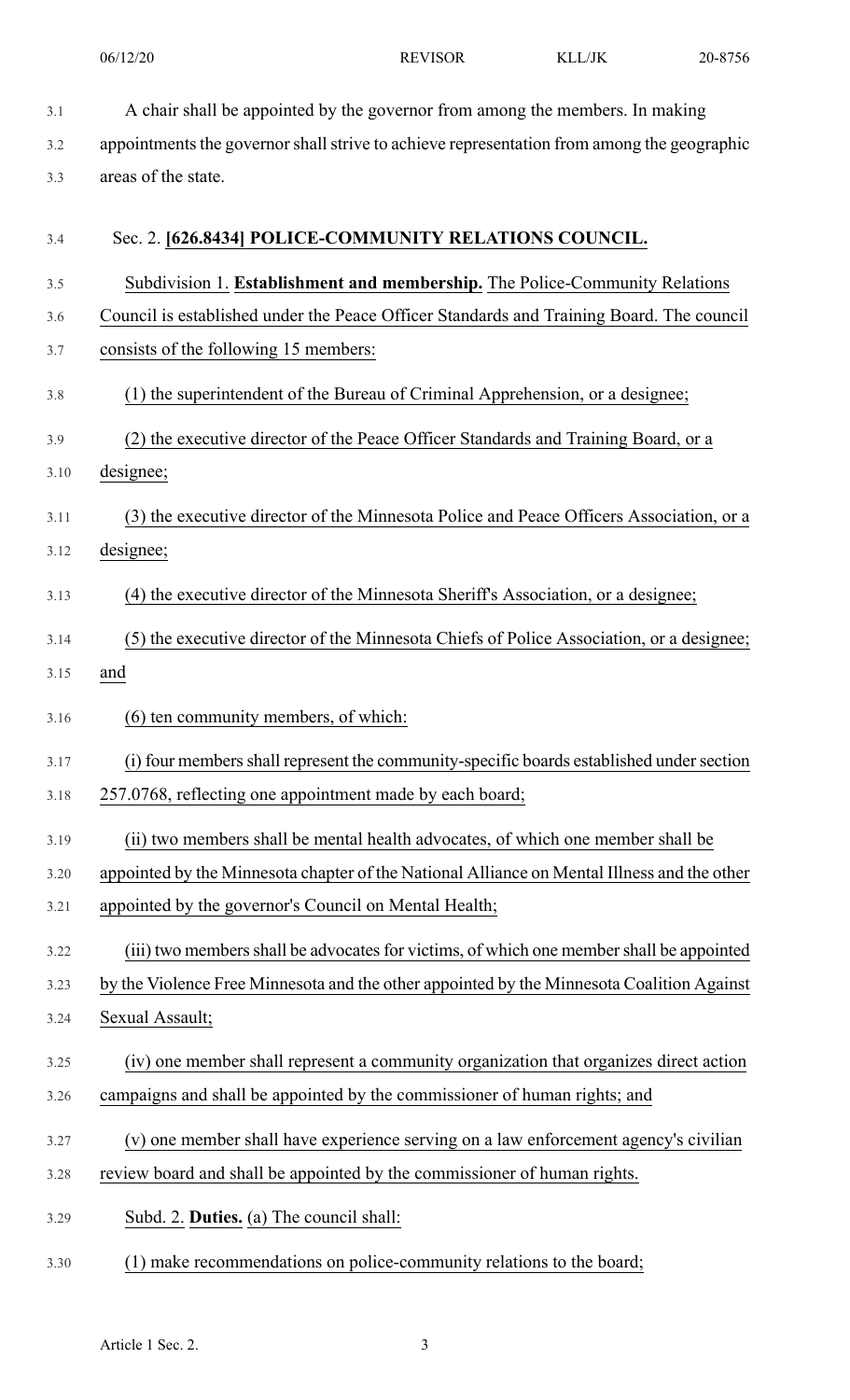| 4.1  | (2) review and make disciplinary and policy recommendations to the board on civilian           |
|------|------------------------------------------------------------------------------------------------|
| 4.2  | initiated police misconduct complaints filed with the board; and                               |
| 4.3  | (3) monitor and make recommendations on peace officer community policing excellence            |
| 4.4  | data collected under section 626.8435.                                                         |
| 4.5  | (b) The council's recommendations to the board under paragraph (a), clause (2), must           |
| 4.6  | be implemented by the board unless two-thirds of the members vote to reject a                  |
| 4.7  | recommendation within three months of receiving the recommendation from the council.           |
| 4.8  | Subd. 3. Organization. The council shall be organized and administered under section           |
| 4.9  | 15.059, except that subdivision 2 shall not apply. Council members serve at the pleasure of    |
| 4.10 | the appointing authority. The council shall select a chairperson from among the members        |
| 4.11 | by majority vote at its first meeting. The chair may serve in that role for a period of two    |
| 4.12 | years. The executive director of the board shall serve as the council's executive secretary    |
| 4.13 | and is an ex officio, nonvoting member. The council does not expire.                           |
| 4.14 | Subd. 4. Meetings. The council must meet at least quarterly. Meetings of the council           |
| 4.15 | are governed by chapter 13D.                                                                   |
| 4.16 | Subd. 5. Office support. The executive director of the board shall provide the council         |
| 4.17 | with the necessary office space, supplies, equipment, and clerical support to effectively      |
| 4.18 | perform the duties imposed.                                                                    |
| 4.19 | <b>EFFECTIVE DATE.</b> This section is effective the day following final enactment.            |
| 4.20 | Sec. 3. [626.8435] PEACE OFFICER COMMUNITY POLICING EXCELLENCE                                 |
| 4.21 | DATA.                                                                                          |
| 4.22 | Subdivision 1. Purpose. The purpose of this section is:                                        |
| 4.23 | (1) to create data profiles for stakeholders to conduct needs assessments and make             |
| 4.24 | appropriate recommendations to drive improvements in police effectiveness, efficiency,         |
| 4.25 | training, supervision, procedural justice, accountability, and community relations;            |
| 4.26 | (2) for police departments to more effectively manage their risks and improve                  |
| 4.27 | transparency; and                                                                              |
| 4.28 | (3) for community members and advocates, as well as policy makers, decision makers,            |
| 4.29 | and funders to have access to accurate relevant information to help improve policing practices |
| 4.30 | in Minnesota.                                                                                  |
| 4.31 | Subd. 2. Data submission. (a) Beginning January 15, 2021, a chief law enforcement              |
| 4.32 | officer of a law enforcement agency shall submit the following data regarding peace officers   |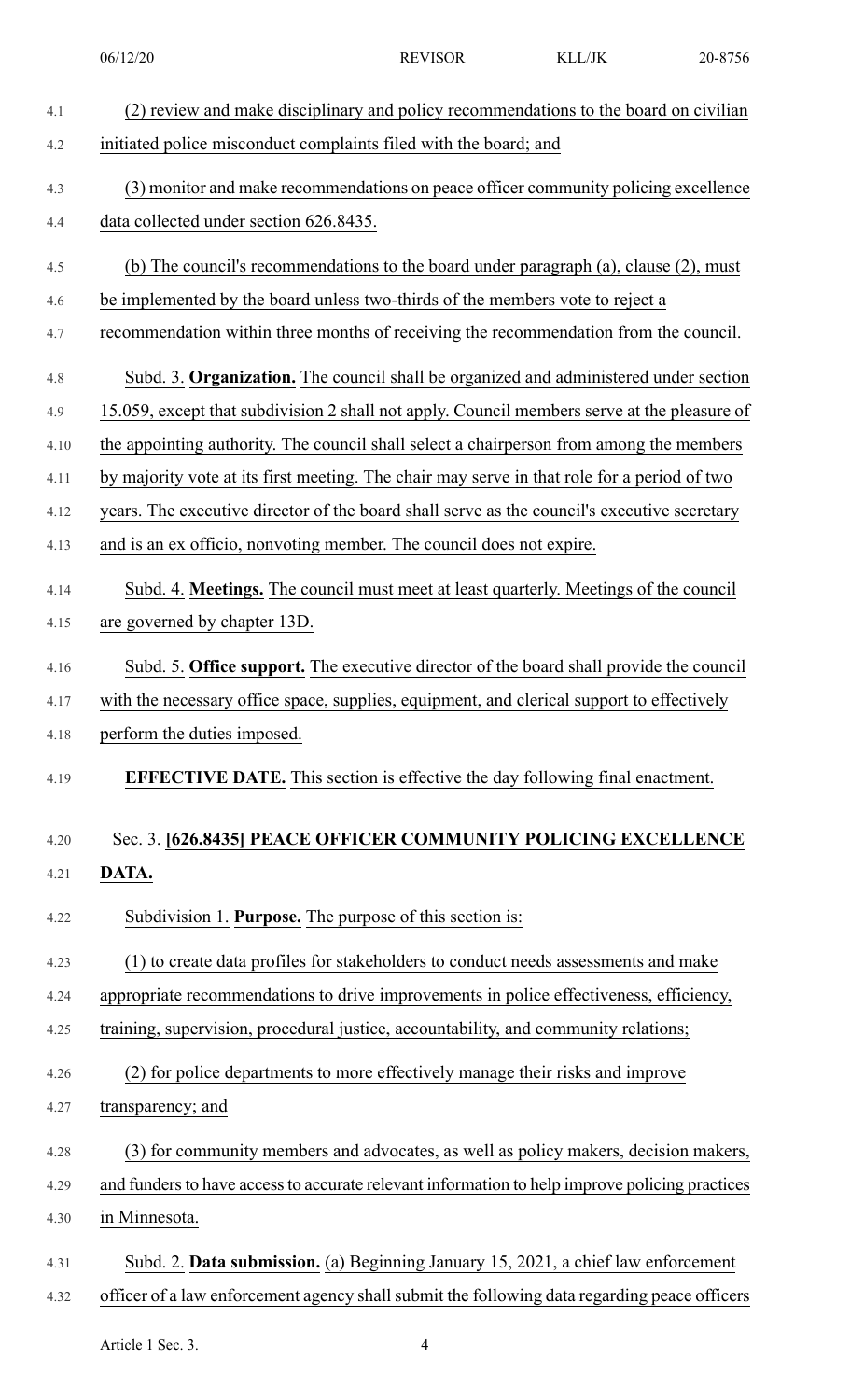|      | 06/12/20                                                                                     | <b>REVISOR</b> | KLL/JK | 20-8756 |
|------|----------------------------------------------------------------------------------------------|----------------|--------|---------|
| 5.1  | employed by the law enforcement agency to a designated community-based research              |                |        |         |
| 5.2  | organization:                                                                                |                |        |         |
| 5.3  | (1) the existence and status of a complaint made against an employed peace officer           |                |        |         |
| 5.4  | including:                                                                                   |                |        |         |
| 5.5  | (i) the peace officer's unique identifier;                                                   |                |        |         |
| 5.6  | (ii) the nature of the complaint;                                                            |                |        |         |
| 5.7  | (iii) whether the complaint was filed by a member of the public, a law enforcement           |                |        |         |
| 5.8  | agency, or another source;                                                                   |                |        |         |
| 5.9  | (iv) whether the complaint resulted in disciplinary action;                                  |                |        |         |
| 5.10 | (v) the final disposition of a complaint when disciplinary action was taken including:       |                |        |         |
| 5.11 | (A) the specific reason for the action taken; and                                            |                |        |         |
| 5.12 | (B) data documenting the basis of the action taken, except that data that would identify     |                |        |         |
| 5.13 | confidential sources who are employees of the public body shall not be disclosed; and        |                |        |         |
| 5.14 | (vi) the final disposition of any complaint:                                                 |                |        |         |
| 5.15 | (A) determined to be unfounded or otherwise not sustained;                                   |                |        |         |
| 5.16 | (B) for which a peace officer was later exonerated; or                                       |                |        |         |
| 5.17 | (C) which resulted in a nondisciplinary resolution including, but not limited to, employee   |                |        |         |
| 5.18 | counseling;                                                                                  |                |        |         |
| 5.19 | (2) the unique identifier of any peace officer pending criminal prosecution, excluding       |                |        |         |
| 5.20 | traffic violations;                                                                          |                |        |         |
| 5.21 | (3) the unique identifier of any peace officer who was terminated due to substantiated       |                |        |         |
| 5.22 | findings of officer misconduct and a summary of the basis for that termination;              |                |        |         |
| 5.23 | (4) the unique identifier of any peace officer whose employment was terminated by            |                |        |         |
| 5.24 | resignation in lieu of termination as a result of officer misconduct, and a summary of the   |                |        |         |
| 5.25 | basis for the action; and                                                                    |                |        |         |
| 5.26 | (5) the unique identifier of any peace officer involved in a use of force incident.          |                |        |         |
| 5.27 | (b) For purposes of this section "complaint" means all formally filed allegations involving: |                |        |         |
| 5.28 | (1) public reported misconduct;                                                              |                |        |         |
| 5.29 | (2) excessive force;                                                                         |                |        |         |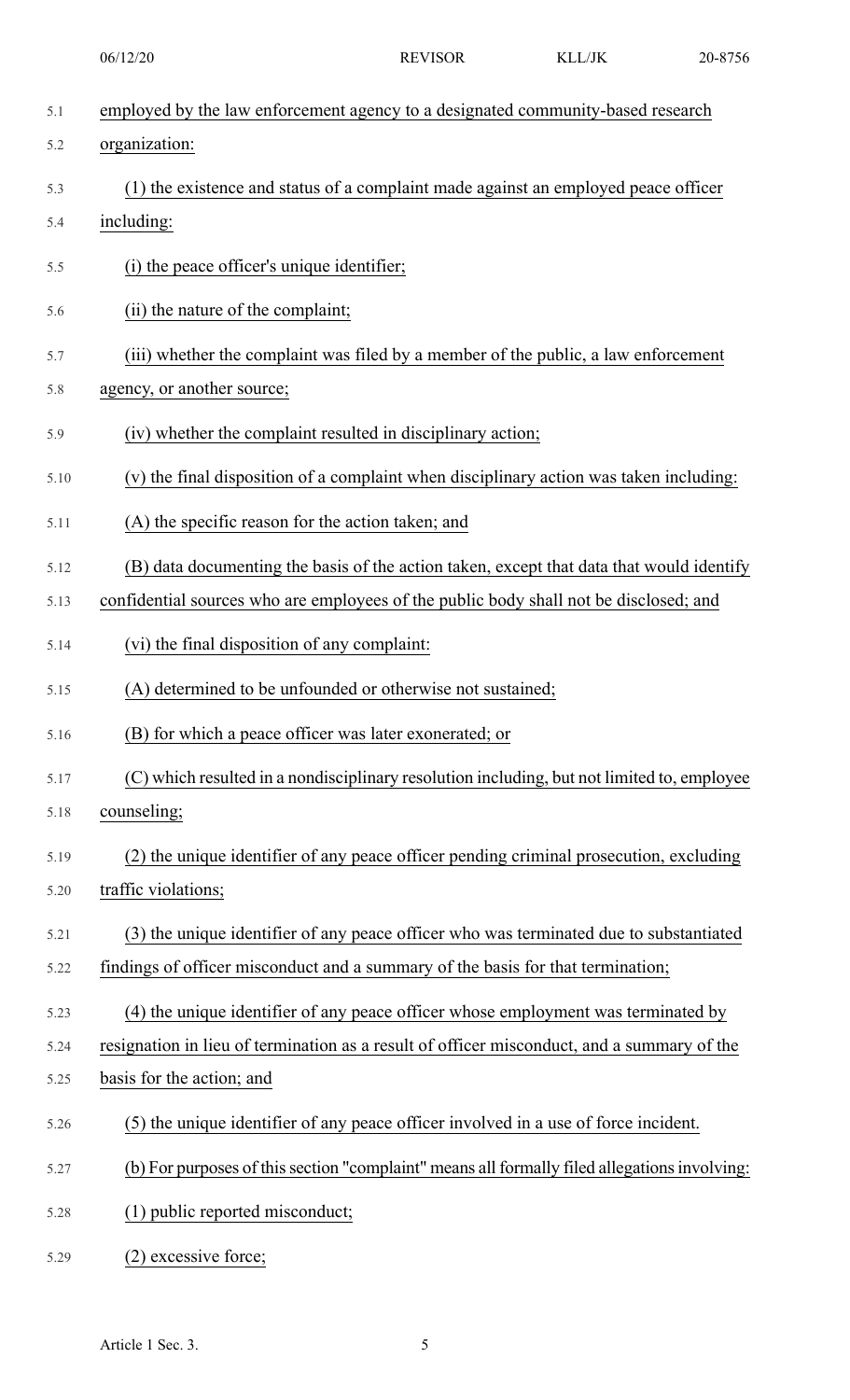06/12/20 REVISOR KLL/JK 20-8756

| 6.1  | (3) the integrity or truthfulness of an officer;                                                |
|------|-------------------------------------------------------------------------------------------------|
| 6.2  | $(4)$ violations of the law; or                                                                 |
| 6.3  | (5) sexual misconduct or harassment.                                                            |
| 6.4  | (c) The board shall establish and publish guidelines, in consultation with the designated       |
| 6.5  | community-based research organization, that are consistent with paragraph (b) on what           |
| 6.6  | constitutes a valid complaint that must be reported under this section.                         |
| 6.7  | (d) The reporting requirements in paragraph (a) are in addition to any other officer            |
| 6.8  | discipline reporting requirements established in law. Failure of a chief law enforcement        |
| 6.9  | officer to comply with the reporting requirements established under this section is a violation |
| 6.10 | of the peace officer professional code of conduct established pursuant to section 626.8457.     |
| 6.11 | Subd. 3. Data storage and access. (a) The designated community-based research                   |
| 6.12 | organization shall store the data collected under this section on a secure server.              |
| 6.13 | (b) The Peace Officers Standards and Training Board and the Police-Community                    |
| 6.14 | Relations Council must have direct access to both summary and individual data collected         |
| 6.15 | under this section.                                                                             |
| 6.16 | Subd. 4. Updated data. Within 30 days of final disposition of a complaint, as defined           |
| 6.17 | in section 13.43, subdivision 2, paragraph (b), the chief law enforcement officer of the law    |
| 6.18 | enforcement agency that employs the officer shall submit a supplemental report containing       |
| 6.19 | the information identified in subdivision 2, clauses $(1)$ to $(5)$ .                           |
| 6.20 | Subd. 5. Monitoring data; pattern of misconduct. The designated community-based                 |
| 6.21 | research organization must monitor the data on an ongoing basis to collect data on officers     |
| 6.22 | subject to multiple complaints and excessive use of force incidents and, in consultation with   |
| 6.23 | the Police-Community Relations Council, establish criteria for notifying an officer's employer  |
| 6.24 | when the officer has been determined to have an excessive number of complaints. If the          |
| 6.25 | criteria for notifying an officer's employer are met, the designated community-based research   |
| 6.26 | organization, after consulting with the Police-Community Relations Council, shall notify        |
| 6.27 | the officer's employer and suggest the need for an intervention. A notice sent under this       |
| 6.28 | subdivision is not available to the public.                                                     |
| 6.29 | Subd. 6. Confidentiality agreement prohibited. Law enforcement agencies and political           |
| 6.30 | subdivisions are prohibited from entering into a confidentiality agreement that would prevent   |
| 6.31 | disclosure of the data identified in subdivision 2 to the board. Any such confidentiality       |
| 6.32 | agreement is void as to the requirements of this section.                                       |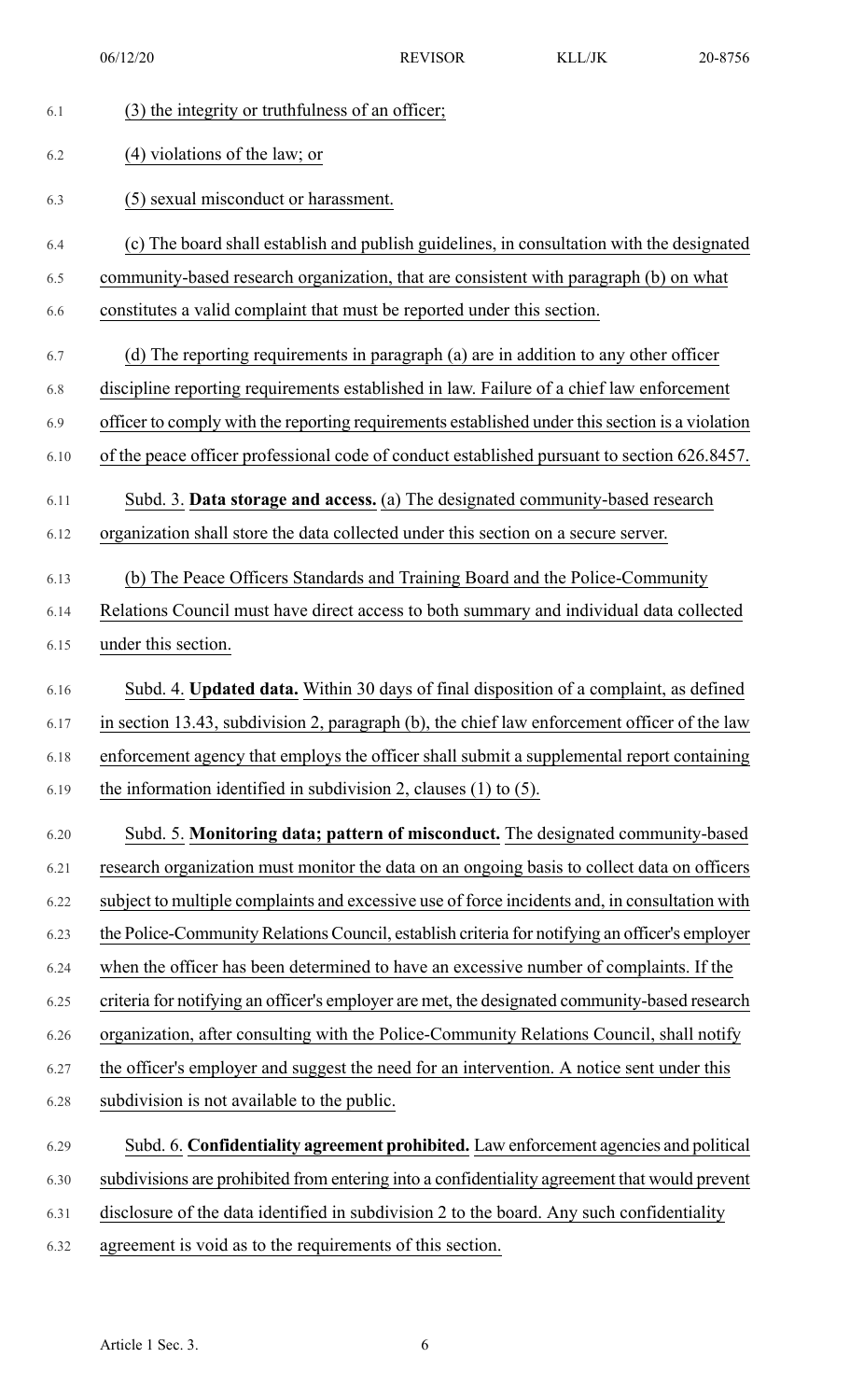| 7.1     | Subd. 7. Data classification. Data received by the designated community-based research         |
|---------|------------------------------------------------------------------------------------------------|
| 7.2     | organization pursuant to subdivisions 2 and 3 is private data on individuals as defined in     |
| 7.3     | section 13.02, subdivision 12, and the data must be maintained according to the statutory      |
| 7.4     | provisions applicable to the data. This classification does not restrict the organization's    |
| 7.5     | authority to publish summary data as defined in section 13.02, subdivision 19.                 |
| 7.6     | Subd. 8. Public report. At least annually, the designated community-based research             |
| 7.7     | organization shall publish a summary of data submitted pursuant to subdivisions 1 and 2.       |
| $7.8\,$ | The board shall make the summary available on the board's website. The summary shall           |
| 7.9     | exclude peace officers' names and license numbers and any other not public data as defined     |
| 7.10    | by section 13.02, subdivision 8a.                                                              |
| 7.11    | Sec. 4. Minnesota Statutes 2018, section 626.8457, subdivision 1, is amended to read:          |
| 7.12    | Subdivision 1. Model policy to be developed. By March 1, 1996, the Peace Officer               |
| 7.13    | Standards and Training Board shall develop and distribute to all chief law enforcement         |
| 7.14    | officers a model policy regarding the professional conduct of peace officers. The policy       |
| 7.15    | must address issues regarding professional conduct not addressed by the standards of conduct   |
| 7.16    | under Minnesota Rules, part 6700.1600. The policy must define unprofessional conduct to        |
| 7.17    | include, but not be limited to, conduct prohibited by section 609.43, including timely         |
| 7.18    | submission of peace officer misconduct data under section 626.8435, whether or not there       |
| 7.19    | has been a conviction for a violation of that section. The policy must also describe the       |
| 7.20    | procedures that a local law enforcement agency may follow in investigating and disciplining    |
| 7.21    | peace officers alleged to have behaved unprofessionally.                                       |
| 7.22    | Sec. 5. Minnesota Statutes 2018, section 626.89, subdivision 2, is amended to read:            |
| 7.23    | Subd. 2. Applicability. The procedures and provisions of this section apply to law             |
| 7.24    | enforcement agencies and government units. The procedures and provisions of this section       |
| 7.25    | do not apply to:                                                                               |
| 7.26    | (1) investigations and proceedings of a citizen oversight council described in section         |
| 7.27    | $626.99;$ or                                                                                   |
| 7.28    | (2) investigations of criminal charges against an officer.                                     |
| 7.29    | Sec. 6. Minnesota Statutes 2018, section 626.89, subdivision 17, is amended to read:           |
| 7.30    | Subd. 17. Civilian review Citizen oversight. A civilian review board, commission, or           |
| 7.31    | other oversight body shall not have the authority to make a finding of fact or determination   |
| 7.32    | regarding a complaint against an officer or impose discipline on an officer. A civilian review |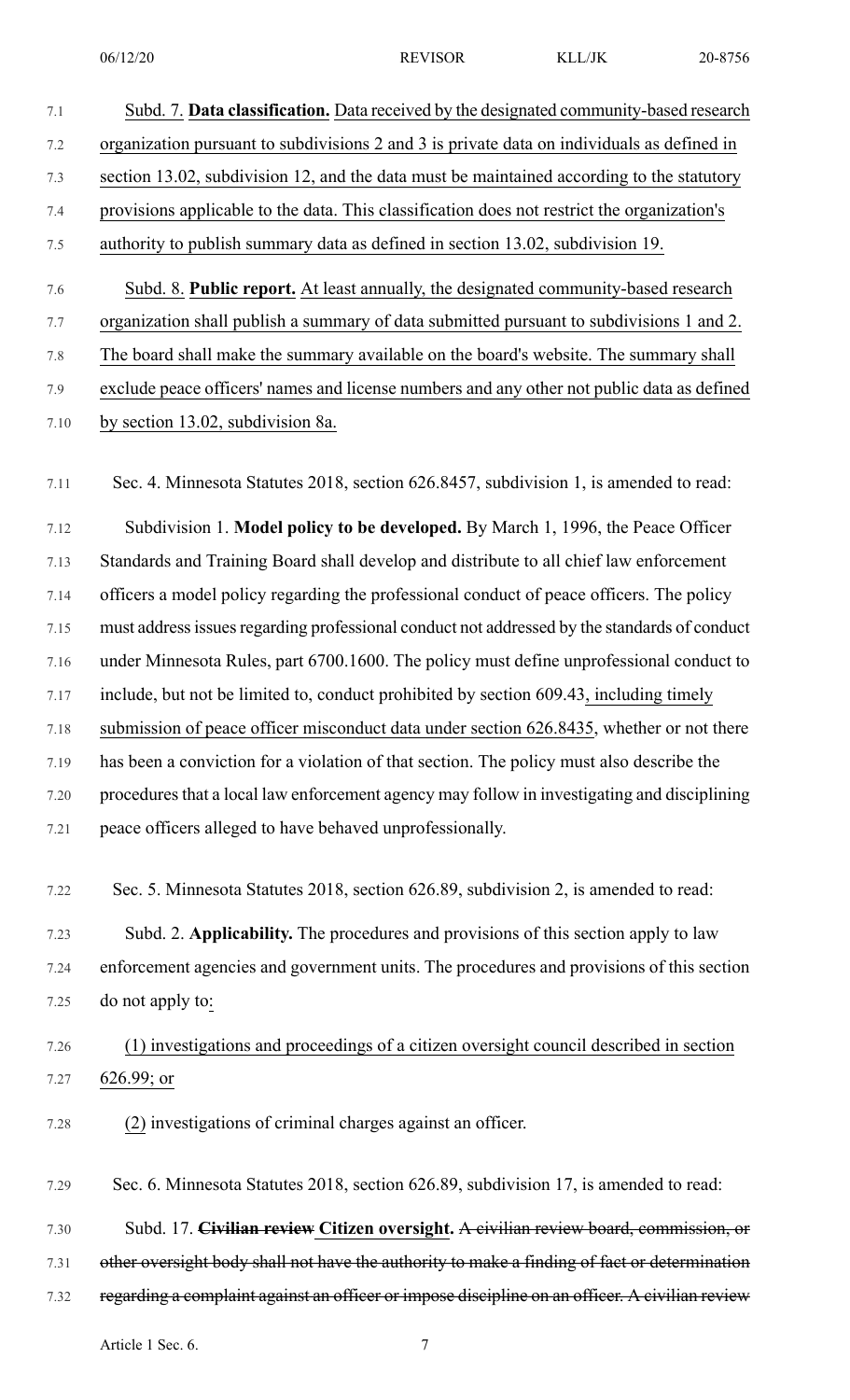8.1 board, commission, or other oversight body may make a recommendation regarding the 8.2 merits of a complaint, however, the recommendation shall be advisory only and shall not 8.3 be binding on nor limit the authority of the chief law enforcement officer of any unit of 8.4 government The powers and duties of citizen oversight councils for law enforcement agencies 8.6 Sec. 7. **[626.99] LOCAL CITIZEN OVERSIGHT COUNCILS FOR LAW**

$$
8.6\,
$$

# 8.7 **ENFORCEMENT AGENCIES.**

8.5 are established under section 626.99.

- 8.8 Subdivision 1. **Definition.** As used in this section, "law enforcement agency" has the 8.9 meaning given in section 626.84, subdivision 1, paragraph (f), but does not include state-level 8.10 law enforcement agencies.
- 8.11 Subd. 2. **Councils required.** The governing body of each local unit of government that 8.12 oversees a law enforcement agency shall establish a citizen oversight council in compliance
- 8.13 with this section.
- 8.14 Subd. 3. **Council membership.** The membership of a citizen oversight council must
- 8.15 reflect a broad cross section of the community it represents, including the community's
- 8.16 minority and youth populations. The membership must also include individuals who often
- 8.17 come into contact with, or who are affected by, the peace officers of the law enforcement
- 8.18 agency that the council oversees, other than suspects who are in criminal investigations.
- 8.19 The membership of the majority of a council must be weighted toward citizen members.
- 8.20 However, a council may also include members that reflect other specific viewpoints, such
- 8.21 as law enforcement, prosecutors, educators, clergy, and business and commercial leaders.
- 8.22 A council shall elect a chair from among its members at its first meeting.
- 8.23 Subd. 4. **Operation of council; powers and duties.** (a) A citizen oversight councilshall 8.24 meet on a regular basis. Meetings are open to the public and public testimony may be taken.
- 8.25 (b) A council's purpose is to encourage and provide community participation in the
- 8.26 operation of the law enforcement agency it oversees. A council shall work collaboratively
- 8.27 with the governing body of the local unit of government with authority over the agency and
- 8.28 the agency's chief law enforcement officer.
- 8.29 (c) A council may make recommendations and provide assessments relating to any facet 8.30 of the operation of the agency, including but not limited to:
- 8.31 (1) law enforcement tactics and strategies, such as community policing;
- 8.32 (2) the budget for the agency, including priorities on where money should be spent;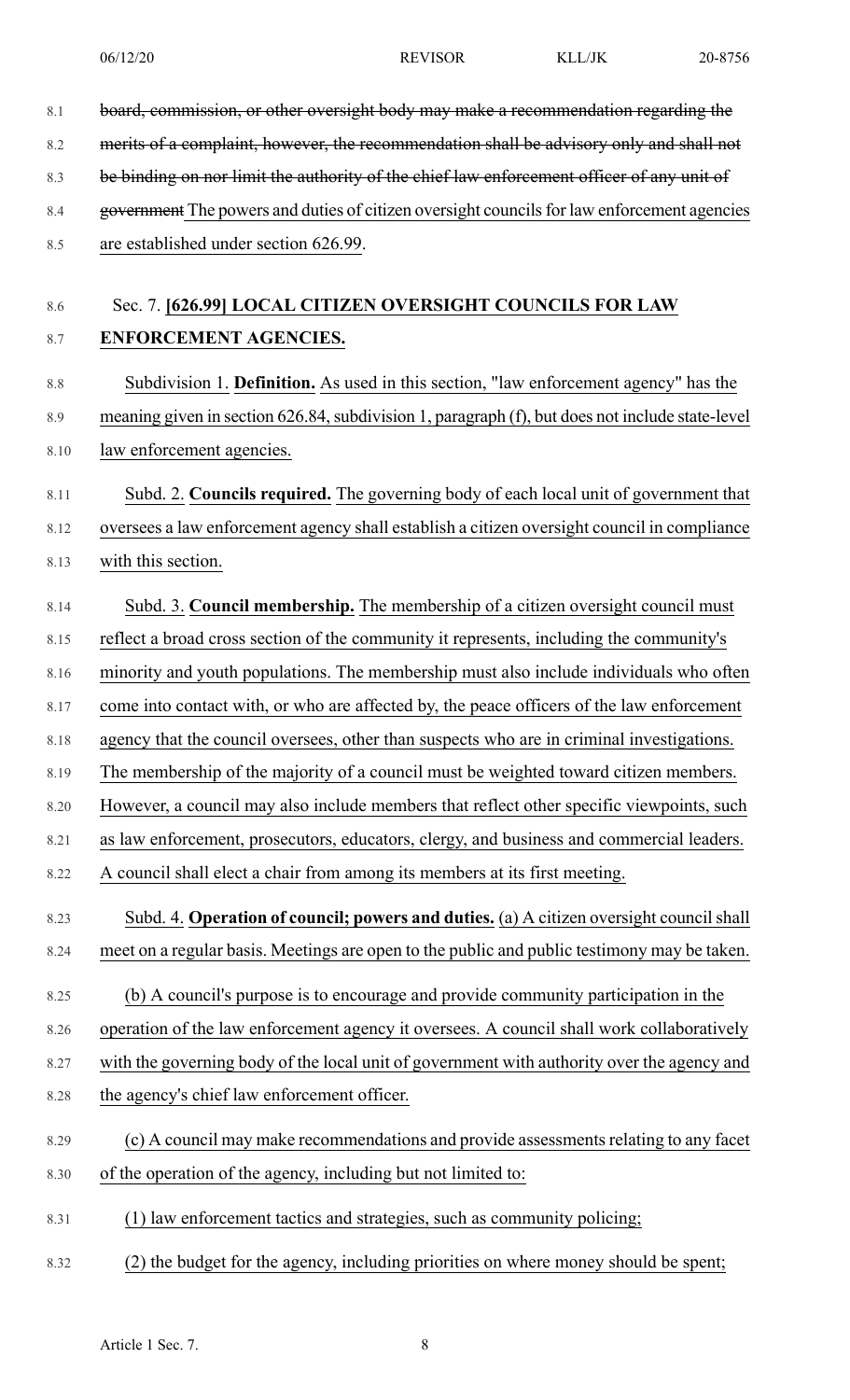06/12/20 REVISOR KLL/JK 20-8756

| 9.1  | (3) training of the agency's peace officers;                                                       |
|------|----------------------------------------------------------------------------------------------------|
| 9.2  | (4) employment policies, such as residency requirements and minority hiring;                       |
| 9.3  | (5) the substantive operation of the agency relating to such matters as use of force,              |
| 9.4  | profiling, diversion, data collection, equipment, militarization, general investigatory practices, |
| 9.5  | officer-initiated use of force investigations, and cooperation with other law enforcement          |
| 9.6  | agencies; and                                                                                      |
| 9.7  | (6) personnel decisions.                                                                           |
| 9.8  | In addition, a council may evaluate the performance of the agency and the agency's chief           |
| 9.9  | law enforcement officer. A council may recommend whether to extend the chief's term and            |
| 9.10 | on hiring a successor to the chief when a vacancy occurs.                                          |
| 9.11 | Subd. 5. Investigations into police misconduct. A citizen oversight council may conduct            |
| 9.12 | an investigation into allegations of peace officer misconduct and retain an investigator to        |
| 9.13 | facilitate an investigation. Subject to other applicable law, a council may subpoena or compel     |
| 9.14 | testimony and documents in an investigation. Upon completion of an investigation, a council        |
| 9.15 | may recommend appropriate discipline.                                                              |
| 9.16 | Subd. 6. Duties of chief law enforcement officer. The chief law enforcement officer                |
| 9.17 | of a law enforcement agency under the jurisdiction of a citizen oversight council shall            |
| 9.18 | cooperate with the council and facilitate the council's achievement of its goals. However,         |
| 9.19 | the officer is under no obligation to agree with individual recommendations of the council         |
| 9.20 | and may oppose a recommendation. If the officer fails to implement a recommendation that           |
| 9.21 | is within the officer's authority, the officer shall inform the council of the failure along with  |
| 9.22 | the officer's underlying reasons.                                                                  |
| 9.23 | Subd. 7. Duties of governing body. A governing body shall ensure that a council is                 |
| 9.24 | given the opportunity to comment in a meaningful way on any matter within its jurisdiction.        |
| 9.25 | This opportunity must occur with sufficient time before action on the matter is required.          |
| 9.26 | Subd. 8. Other applicable law. Chapters 13 and 13D apply to oversight councils under               |
| 9.27 | this section.                                                                                      |
| 9.28 | Subd. 9. Annual report. A citizen oversight council shall release an annual report that            |
| 9.29 | addresses its activities. At a minimum, the report must summarize the council's activities         |
| 9.30 | for the past year; recommendations made by the council, including what actions, if any,            |
| 9.31 | were taken by other entities in response to the recommendations; and the amount of money           |
| 9.32 | spent for the council's operation and the money's source.                                          |
| 9.33 | <b>EFFECTIVE DATE.</b> This section is effective the day following final enactment.                |

### Article 1 Sec. 7. 9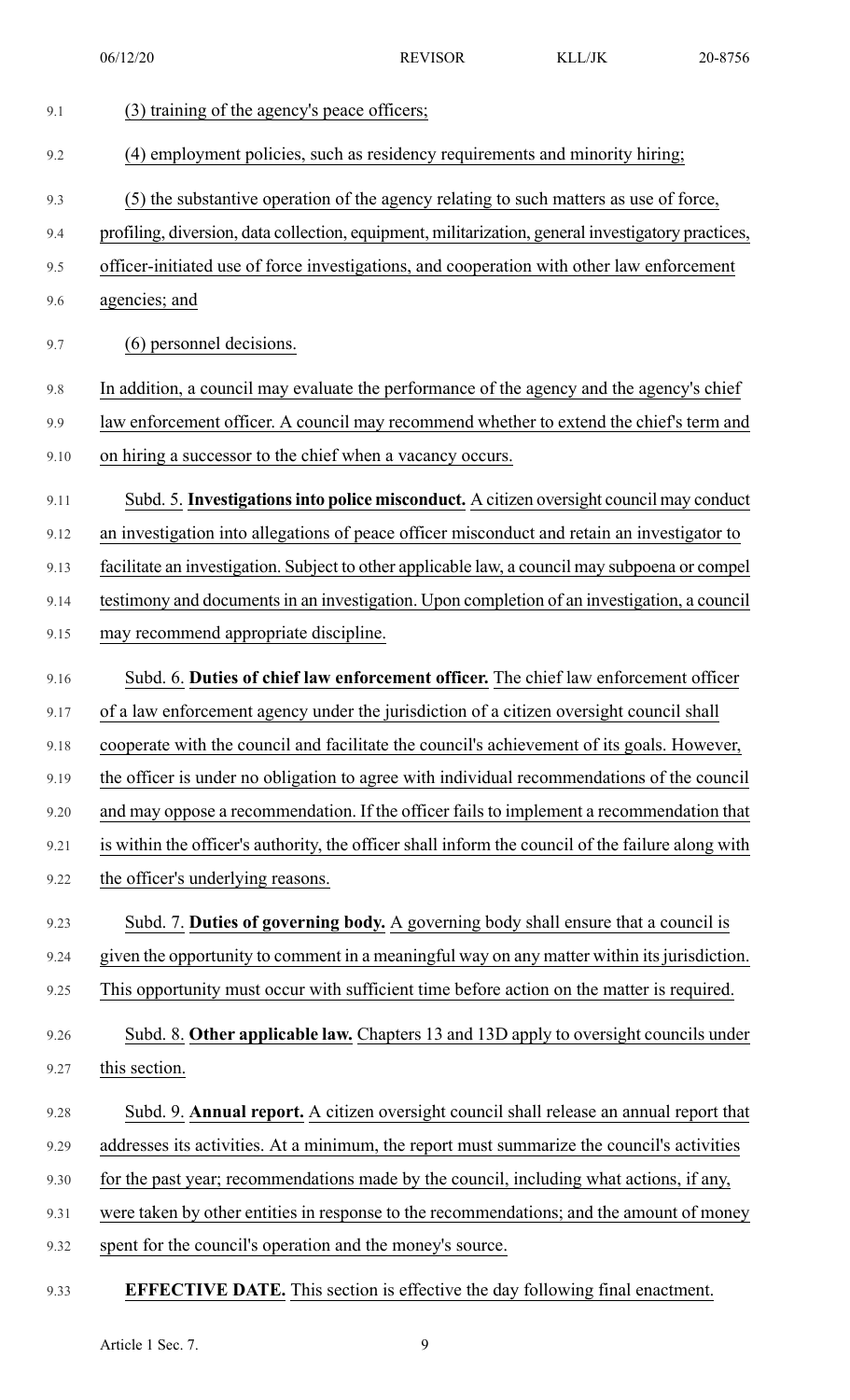| 10.1  | Sec. 8. TIMING.                                                                             |
|-------|---------------------------------------------------------------------------------------------|
| 10.2  | Governing bodies of local units of government shall comply with Minnesota Statutes,         |
| 10.3  | section 626.99, by September 1, 2020. A citizen oversight council shall conduct its first   |
| 10.4  | meeting by October 1, 2020.                                                                 |
| 10.5  | <b>EFFECTIVE DATE.</b> This section is effective the day following final enactment.         |
| 10.6  | Sec. 9. COMPLIANCE REVIEWS.                                                                 |
| 10.7  | The state auditor shall conduct reviews as appropriate and on a regular basis to ensure     |
| 10.8  | that local units of government are in compliance with this article.                         |
| 10.9  | <b>EFFECTIVE DATE.</b> This section is effective the day following final enactment.         |
| 10.10 | Sec. 10. INITIAL APPOINTMENTS; PROPOSED MEETING.                                            |
| 10.11 | Initial appointments to the Police-Community Relations Council established in section       |
| 10.12 | 1 must be made no later than August 1, 2020. The executive director of the Peace Officer    |
| 10.13 | Standards and Training Board must convene the council's first meeting no later than         |
| 10.14 | September 1, 2020.                                                                          |
| 10.15 | <b>EFFECTIVE DATE.</b> This section is effective the day following final enactment.         |
| 10.16 | Sec. 11. APPROPRIATION; PEACE OFFICER COMMUNITY POLICING                                    |
| 10.17 | EXCELLENCE REPORT DATABASE.                                                                 |
| 10.18 | (a) \$ in fiscal year 2021 is appropriated from the general fund to the Office of Justice   |
| 10.19 | Programs for a grant to a qualified community-based research organization to develop a      |
| 10.20 | system to classify and report peace officer discipline by category, severity, type, and     |
| 10.21 | demographic data of those involved in the incident. The executive director of the Office of |
| 10.22 | Justice Programs must consult with the Police-Community Relations Council before selecting  |
| 10.23 | a community-based research organization to receive the grant. As part of the system, the    |
| 10.24 | grant recipient must develop and incorporate:                                               |
| 10.25 | (1) a protocol to assign a unique identifier for each peace officer; and                    |
| 10.26 | (2) safeguards to protect personal identifying information of peace officers.               |
| 10.27 | (b) The grant recipient, in consultation with the stakeholder group identified in paragraph |
| 10.28 | (c), may recommend changes on how to adapt the system under paragraph (a) to collect        |
| 10.29 | additional policing data that corresponds with peace officer interactions with the public   |
| 10.30 | generally and suspects, arrests, and victims specifically.                                  |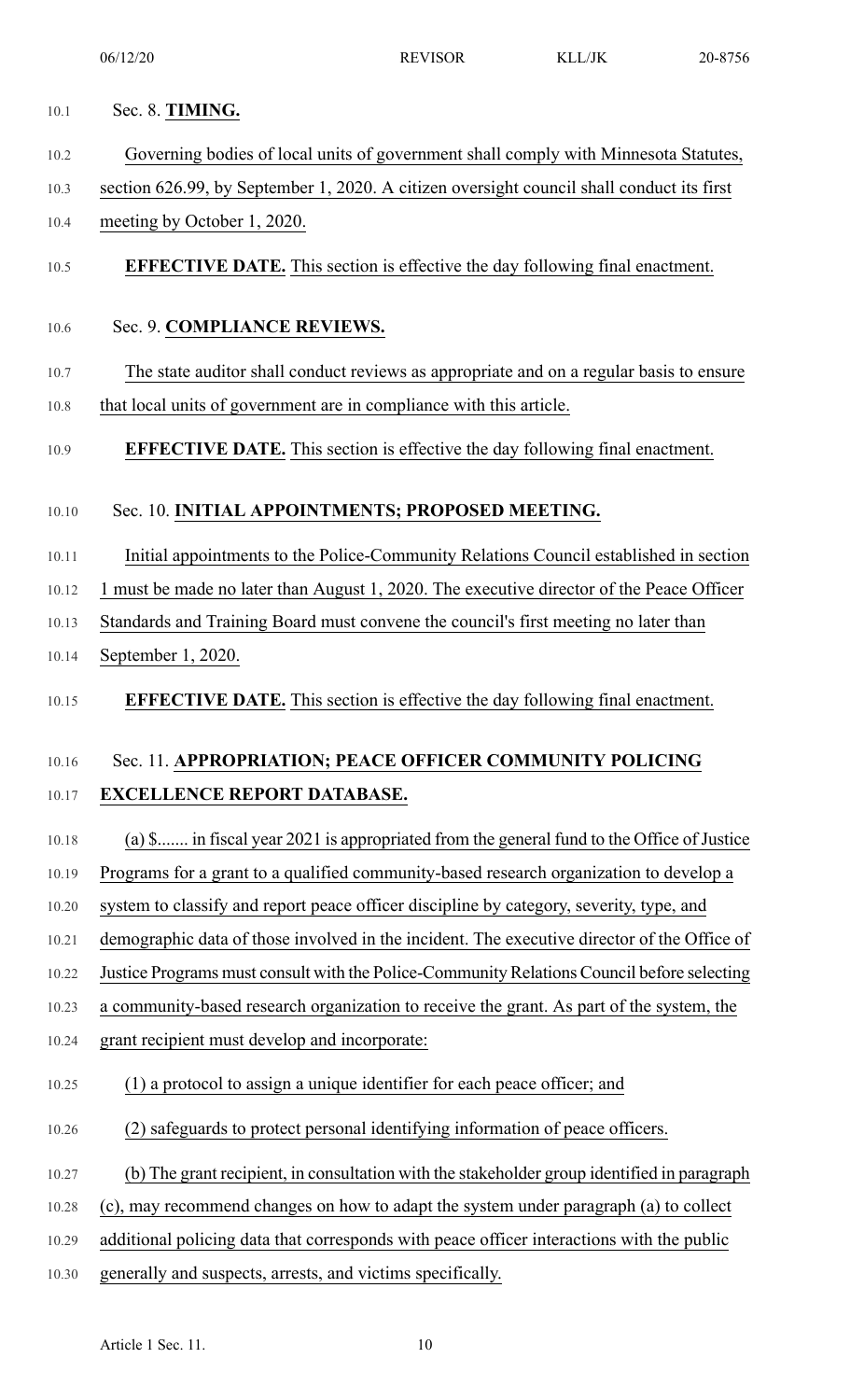11.1 (c) In developing the system described in paragraph (a), the grant recipient shall consult 11.2 with the Police-Community Relations Council established under section 626.8434. 11.3 **ARTICLE 2** 11.4 **POLICIES, TRAINING, REPORTING, APPROPRIATIONS** 11.5 Section 1. Minnesota Statutes 2018, section 13.43, subdivision 2, is amended to read: 11.6 Subd. 2. **Public data.** (a) Except for employees described in subdivision 5 and subject 11.7 to the limitations described in subdivision 5a, the following personnel data on current and 11.8 former employees, volunteers, and independent contractors of a government entity is public: 11.9 (1) name; employee identification number, which must not be the employee's Social 11.10 Security number; actual gross salary; salary range; terms and conditions of employment 11.11 relationship; contract fees; actual gross pension; the value and nature of employer paid 11.12 fringe benefits; and the basis for and the amount of any added remuneration, including 11.13 expense reimbursement, in addition to salary; 11.14 (2) job title and bargaining unit; job description; education and training background; 11.15 and previous work experience; 11.16 (3) date of first and last employment; 11.17 (4) the existence and status of any complaints or charges against the employee, regardless 11.18 of whether the complaint or charge resulted in a disciplinary action; 11.19 (5) the final disposition of any disciplinary action together with the specific reasons for 11.20 the action and data documenting the basis of the action, excluding data that would identify 11.21 confidential sources who are employees of the public body; 11.22 (6) the complete terms of any agreement settling any dispute arising out of an employment 11.23 relationship, including a buyout agreement as defined in section 123B.143, subdivision 2, 11.24 paragraph (a); except that the agreement must include specific reasons for the agreement if 11.25 it involves the payment of more than \$10,000 of public money; 11.26 (7) work location; a work telephone number; badge number; work-related continuing 11.27 education; and honors and awards received; and 11.28 (8) payroll time sheets or other comparable data that are only used to account for 11.29 employee's work time for payroll purposes, except to the extent that release of time sheet 11.30 data would reveal the employee's reasons for the use of sick or other medical leave or other 11.31 not public data.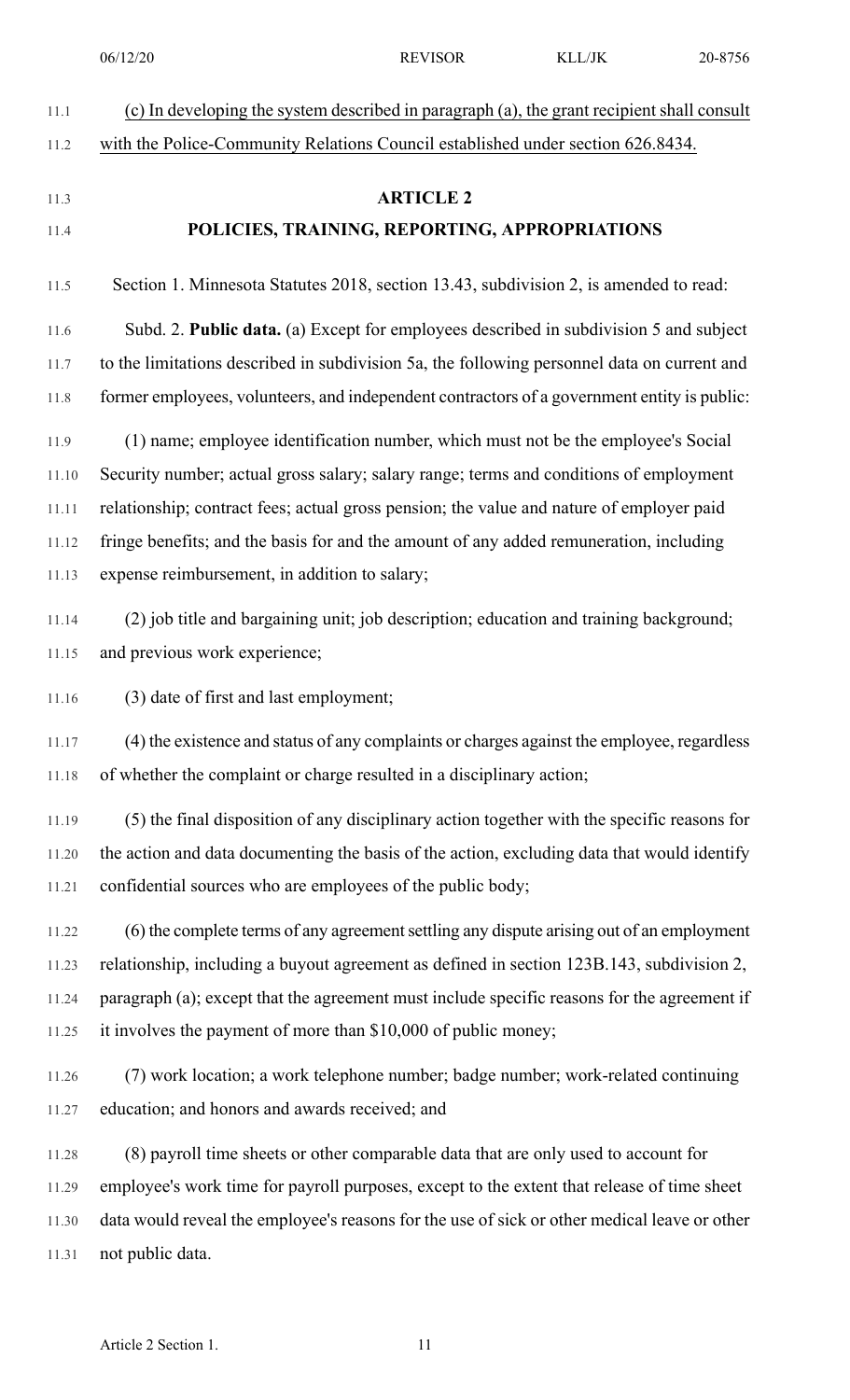12.1 (b) For purposes of this subdivision, a final disposition occurs when the government 12.2 entity makes its final decision about the disciplinary action, regardless of the possibility of 12.3 any later proceedings or court proceedings. Final disposition includes a resignation by an 12.4 individual when the resignation occurs after the final decision of the government entity, or 12.5 arbitrator. In the case of arbitration proceedings arising under collective bargaining 12.6 agreements, a final disposition occurs at the conclusion of the arbitration proceedings, or 12.7 upon the failure of the employee to elect arbitration within the time provided by the collective 12.8 bargaining agreement. A disciplinary action does not become public data if an arbitrator 12.9 sustains a grievance and reverses all aspects of any disciplinary action.

12.10 (c) The government entity may display a photograph of a current or former employee 12.11 to a prospective witness as part of the government entity's investigation of any complaint 12.12 or charge against the employee.

12.13 (d) A complainant has accessto a statement provided by the complainant to a government 12.14 entity in connection with a complaint or charge against an employee.

12.15 (e) Notwithstanding paragraph (a), clause (5), and subject to paragraph (f), upon 12.16 completion of an investigation of a complaint or charge against a public official, or if a 12.17 public official resigns or is terminated from employment while the complaint or charge is 12.18 pending, all data relating to the complaint or charge are public, unless access to the data 12.19 would jeopardize an active investigation or reveal confidential sources. For purposes of this 12.20 paragraph, "public official" means:

12.21 (1) the head of a state agency and deputy and assistant state agency heads;

12.22 (2) members of boards or commissions required by law to be appointed by the governor 12.23 or other elective officers;

12.24 (3) executive or administrative heads of departments, bureaus, divisions, or institutions 12.25 within state government; and

12.26 (4) the following employees:

12.27 (i) the chief administrative officer, or the individual acting in an equivalent position, in 12.28 all political subdivisions;

12.29 (ii) individuals required to be identified by a political subdivision pursuant to section 12.30 471.701;

12.31 (iii) in a city with a population of more than 7,500 or a county with a population of more 12.32 than 5,000: managers; chiefs; heads or directors of departments, divisions, bureaus, or 12.33 boards; and any equivalent position; and

Article 2 Section 1. 12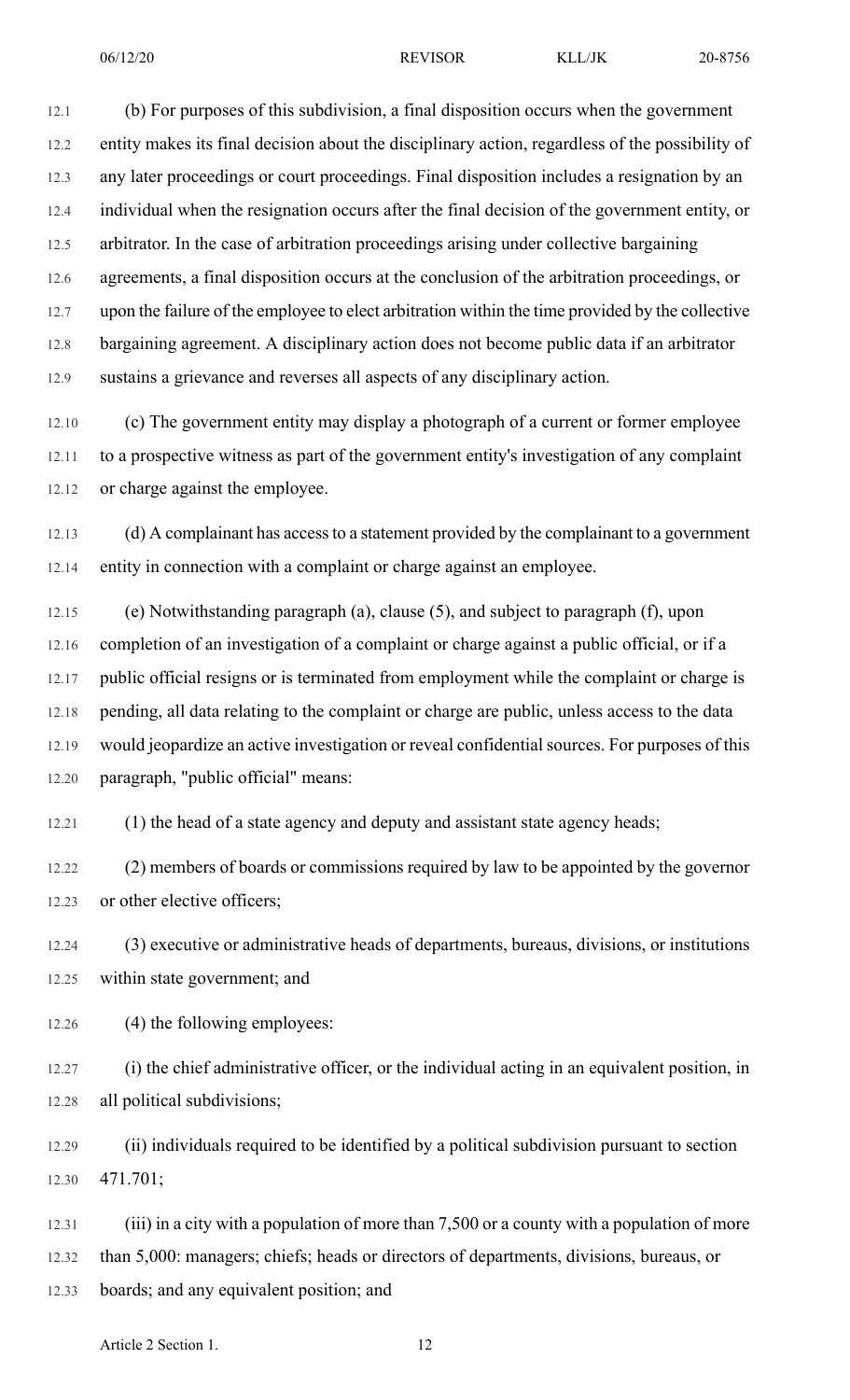13.1 (iv) in a school district: business managers; human resource directors; athletic directors 13.2 whose duties include at least 50 percent of their time spent in administration, personnel, 13.3 supervision, and evaluation; chief financial officers; directors; individuals defined as 13.4 superintendents and principals under Minnesota Rules, part 3512.0100; and in a charter 13.5 school, individuals employed in comparable positions. 13.6 (f) Data relating to a complaint or charge against an employee identified under paragraph 13.7 (e), clause (4), are public only if: 13.8 (1) the complaint or charge results in disciplinary action or the employee resigns or is 13.9 terminated from employment while the complaint or charge is pending; or 13.10 (2) potential legal claims arising out of the conduct that is the subject of the complaint 13.11 or charge are released as part of a settlement agreement. 13.12 This paragraph and paragraph (e) do not authorize the release of data that are made not 13.13 public under other law.

13.14 (g) For purposes of this subdivision, the status of a complaint or charge against a peace 13.15 officer, as defined in section 626.84, subdivision 1, paragraph (c), includes but is not limited 13.16 to the fact that the peace officer has been suspended with pay, suspended without pay, placed 13.17 on administrative leave, or terminated or otherwise separated from employment with a right 13.18 to appeal the decision or elect arbitration.

13.19 **EFFECTIVE DATE.** This section is effective the day following final enactment and 13.20 applies retroactively to personnel data on current and former peace officers created on or 13.21 after January 1, 2020.

13.22 Sec. 2. Minnesota Statutes 2018, section 541.073, subdivision 2, is amended to read:

13.23 Subd. 2. **Limitations period.** (a) Except as provided in paragraph (b), an action for 13.24 damages based on sexual abuse: (1) must be commenced within six years of the alleged 13.25 sexual abuse in the case of alleged sexual abuse of an individual 18 years or older; (2) may 13.26 be commenced at any time in the case of alleged sexual abuse of an individual under the 13.27 age of 18, except as provided for in subdivision 4; and (3) must be commenced before the 13.28 plaintiff is 24 years of age in a claim against a natural person alleged to have sexually abused 13.29 a minor when that natural person was under 14 years of age.

13.30 (b) An action for damages based on sexual abuse may be commenced at any time in the 13.31 case of alleged sexual abuse by a peace officer, as defined in section 626.84, subdivision 13.32 1, paragraph (c).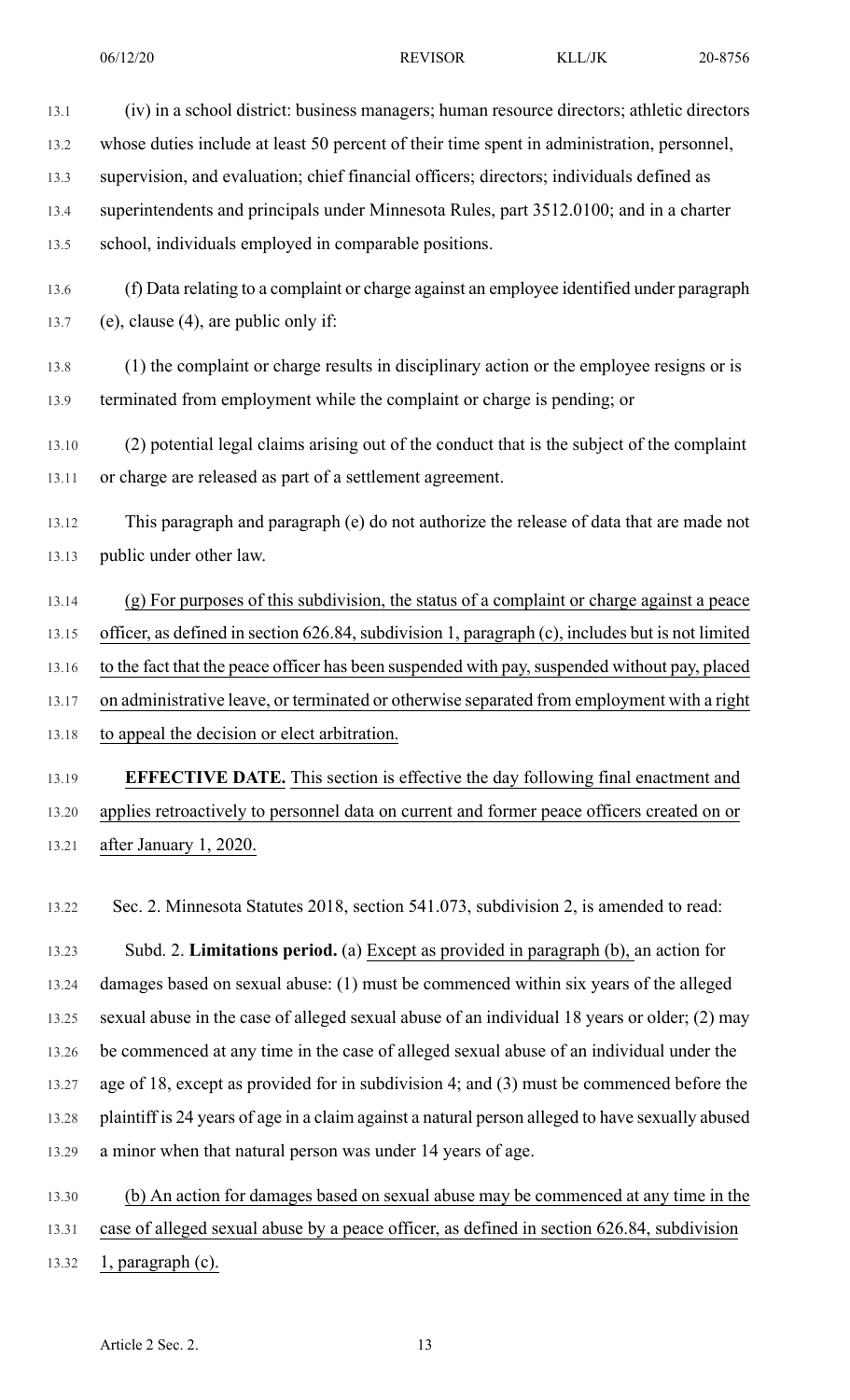|       | 06/12/20                                                                                                         | <b>REVISOR</b> | KLL/JK | 20-8756 |
|-------|------------------------------------------------------------------------------------------------------------------|----------------|--------|---------|
| 14.1  | $\left(\frac{b}{c}\right)$ (c) The plaintiff need not establish which act in a continuous series of sexual abuse |                |        |         |
| 14.2  | acts by the defendant caused the injury.                                                                         |                |        |         |
| 14.3  | $\overline{e}$ (d) This section does not affect the suspension of the statute of limitations during a            |                |        |         |
| 14.4  | period of disability under section 541.15.                                                                       |                |        |         |
| 14.5  | <b>EFFECTIVE DATE.</b> This section is effective the day following final enactment and                           |                |        |         |
| 14.6  | applies to causes of action that arise on or after that date; causes of action that arose before                 |                |        |         |
| 14.7  | that date if the limitations period has not expired; and, notwithstanding any statutory or                       |                |        |         |
| 14.8  | common law to the contrary, retroactively to any causes of action that arose before that                         |                |        |         |
| 14.9  | date.                                                                                                            |                |        |         |
|       | Sec. 3. [541.155] PERIODS OF INVESTIGATION OF PEACE OFFICER NOT                                                  |                |        |         |
| 14.10 |                                                                                                                  |                |        |         |
| 14.11 | <b>COUNTED.</b>                                                                                                  |                |        |         |
| 14.12 | (a) For purposes of this section, "peace officer" has the meaning given in section 626.84,                       |                |        |         |
| 14.13 | subdivision 1, paragraph (c).                                                                                    |                |        |         |
| 14.14 | (b) Any of the following, arising anytime after a cause of action accrued and during the                         |                |        |         |
| 14.15 | period of limitation, shall suspend the running of the period of limitation until the same is                    |                |        |         |
| 14.16 | removed:                                                                                                         |                |        |         |
| 14.17 | (1) a criminal investigation of a peace officer for any conduct giving rise to the cause                         |                |        |         |
| 14.18 | of action;                                                                                                       |                |        |         |
| 14.19 | (2) a criminal prosecution of a peace officer for any conduct giving rise to the cause of                        |                |        |         |
| 14.20 | action; or                                                                                                       |                |        |         |
| 14.21 | (3) investigation by any political subdivision, state law enforcement agency, or the Board                       |                |        |         |
| 14.22 | of Peace Officer Standards and Training into allegations of misconduct by a peace officer                        |                |        |         |
| 14.23 | giving rise to the cause of action.                                                                              |                |        |         |
| 14.24 | <b>EFFECTIVE DATE.</b> This section is effective the day following final enactment and                           |                |        |         |
| 14.25 | applies to causes of action that arise on or after that date; causes of action that arose before                 |                |        |         |
| 14.26 | that date if the limitations period has not expired; and, notwithstanding any statutory or                       |                |        |         |
| 14.27 | common law to the contrary, retroactively to any causes of action that arose before that                         |                |        |         |
| 14.28 | date.                                                                                                            |                |        |         |
| 14.29 | Sec. 4. Minnesota Statutes 2018, section 573.02, subdivision 1, is amended to read:                              |                |        |         |
| 14.30 | Subdivision 1. Death action. When death is caused by the wrongful act or omission of                             |                |        |         |

14.31 any person or corporation, the trustee appointed as provided in subdivision 3 may maintain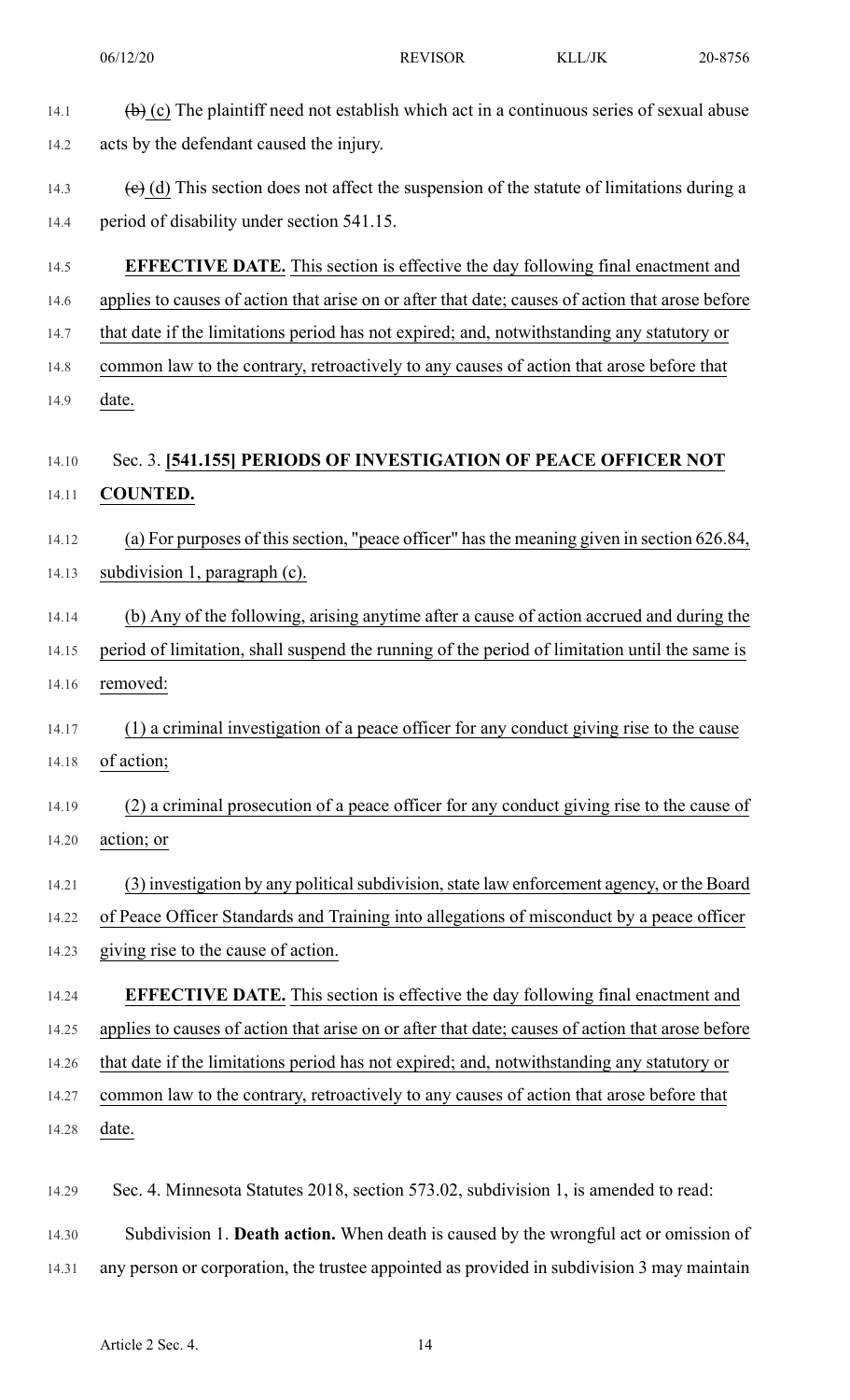06/12/20 REVISOR KLL/JK 20-8756

15.1 an action therefor if the decedent might have maintained an action, had the decedent lived, 15.2 for an injury caused by the wrongful act or omission. An action to recover damages for a 15.3 death caused by the alleged professional negligence of a physician, surgeon, dentist, hospital 15.4 or sanitarium, or an employee of a physician, surgeon, dentist, hospital or sanitarium shall 15.5 be commenced within three years of the date of death, but in no event shall be commenced 15.6 beyond the time set forth in section 541.076. An action to recover damages for a death 15.7 caused by an intentional act constituting murder may be commenced at any time after the 15.8 death of the decedent. An action to recover damages for a death caused by a peace officer, 15.9 as defined in section 626.84, subdivision 1, paragraph (c), may be commenced at any time 15.10 after the death of the decedent. Any other action under this section may be commenced 15.11 within three years after the date of death provided that the action must be commenced within 15.12 six years after the act or omission. The recovery in the action is the amount the jury deems 15.13 fair and just in reference to the pecuniary loss resulting from the death, and shall be for the 15.14 exclusive benefit of the surviving spouse and next of kin, proportionate to the pecuniary 15.15 loss severally suffered by the death. The court then determines the proportionate pecuniary 15.16 loss of the persons entitled to the recovery and orders distribution accordingly. Funeral 15.17 expenses and any demand for the support of the decedent allowed by the court having 15.18 jurisdiction of the action, are first deducted and paid. Punitive damages may be awarded as 15.19 provided in section 549.20.

15.20 If an action for the injury was commenced by the decedent and not finally determined 15.21 while living, it may be continued by the trustee for recovery of damages for the exclusive 15.22 benefit of the surviving spouse and next of kin, proportionate to the pecuniary loss severally 15.23 suffered by the death. The court on motion shall make an order allowing the continuance 15.24 and directing pleadings to be made and issues framed as in actions begun under this section.

15.25 **EFFECTIVE DATE.** This section is effective the day following final enactment and 15.26 applies to causes of action that arise on or after that date; causes of action that arose before 15.27 that date if the limitations period has not expired; and, notwithstanding any statutory or 15.28 common law to the contrary, retroactively to any causes of action that arose before that 15.29 date.

15.30 Sec. 5. Minnesota Statutes 2018, section 609.06, subdivision 1, is amended to read: 15.31 Subdivision 1. **When authorized.** Except as otherwise provided in subdivision 15.32 subdivisions 2 and 3, reasonable force may be used upon or toward the person of another 15.33 without the other's consent when the following circumstances exist or the actor reasonably 15.34 believes them to exist: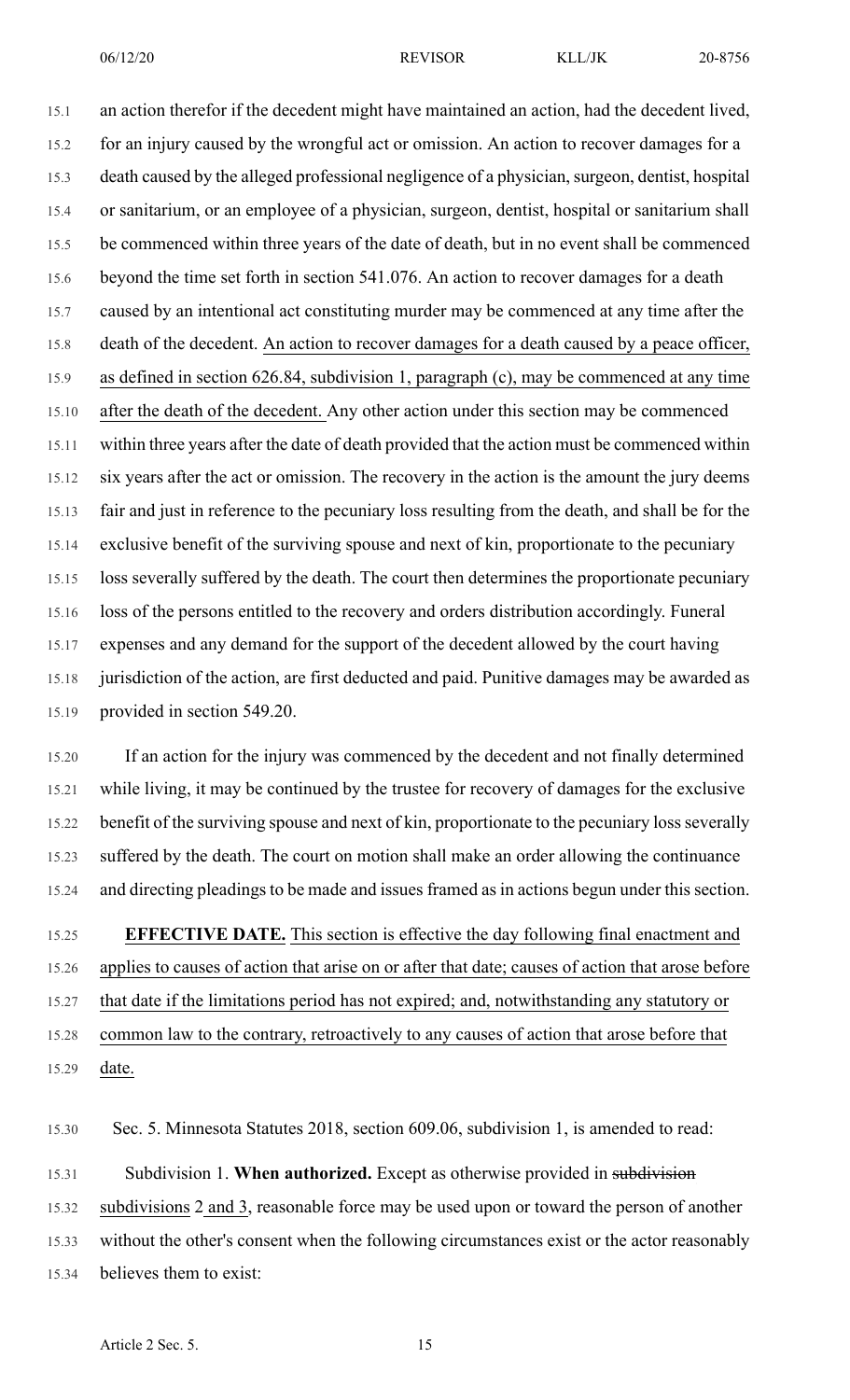| 16.1  | (1) when used by a public officer or one assisting a public officer under the public         |
|-------|----------------------------------------------------------------------------------------------|
| 16.2  | officer's direction:                                                                         |
| 16.3  | (a) in effecting a lawful arrest; or                                                         |
| 16.4  | (b) in the execution of legal process; or                                                    |
| 16.5  | (c) in enforcing an order of the court; or                                                   |
| 16.6  | (d) in executing any other duty imposed upon the public officer by law; or                   |
| 16.7  | (2) when used by a person not a public officer in arresting another in the cases and in      |
| 16.8  | the manner provided by law and delivering the other to an officer competent to receive the   |
| 16.9  | other into custody; or                                                                       |
| 16.10 | (3) when used by any person in resisting or aiding another to resist an offense against      |
| 16.11 | the person; or                                                                               |
| 16.12 | (4) when used by any person in lawful possession of real or personal property, or by         |
| 16.13 | another assisting the person in lawful possession, in resisting a trespass upon or other     |
| 16.14 | unlawful interference with such property; or                                                 |
| 16.15 | (5) when used by any person to prevent the escape, or to retake following the escape,        |
| 16.16 | of a person lawfully held on a charge or conviction of a crime; or                           |
| 16.17 | (6) when used by a parent, guardian, teacher, or other lawful custodian of a child or        |
| 16.18 | pupil, in the exercise of lawful authority, to restrain or correct such child or pupil; or   |
| 16.19 | (7) when used by a school employee or school bus driver, in the exercise of lawful           |
| 16.20 | authority, to restrain a child or pupil, or to prevent bodily harm or death to another; or   |
| 16.21 | (8) when used by a common carrier in expelling a passenger who refuses to obey a lawful      |
| 16.22 | requirement for the conduct of passengers and reasonable care is exercised with regard to    |
| 16.23 | the passenger's personal safety; or                                                          |
| 16.24 | (9) when used to restrain a person with a mental illness or a person with a developmental    |
| 16.25 | disability from self-injury or injury to another or when used by one with authority to do so |
| 16.26 | to compel compliance with reasonable requirements for the person's control, conduct, or      |
| 16.27 | treatment; or                                                                                |
| 16.28 | (10) when used by a public or private institution providing custody or treatment against     |
| 16.29 | one lawfully committed to it to compel compliance with reasonable requirements for the       |
| 16.30 | control, conduct, or treatment of the committed person.                                      |
|       |                                                                                              |
|       |                                                                                              |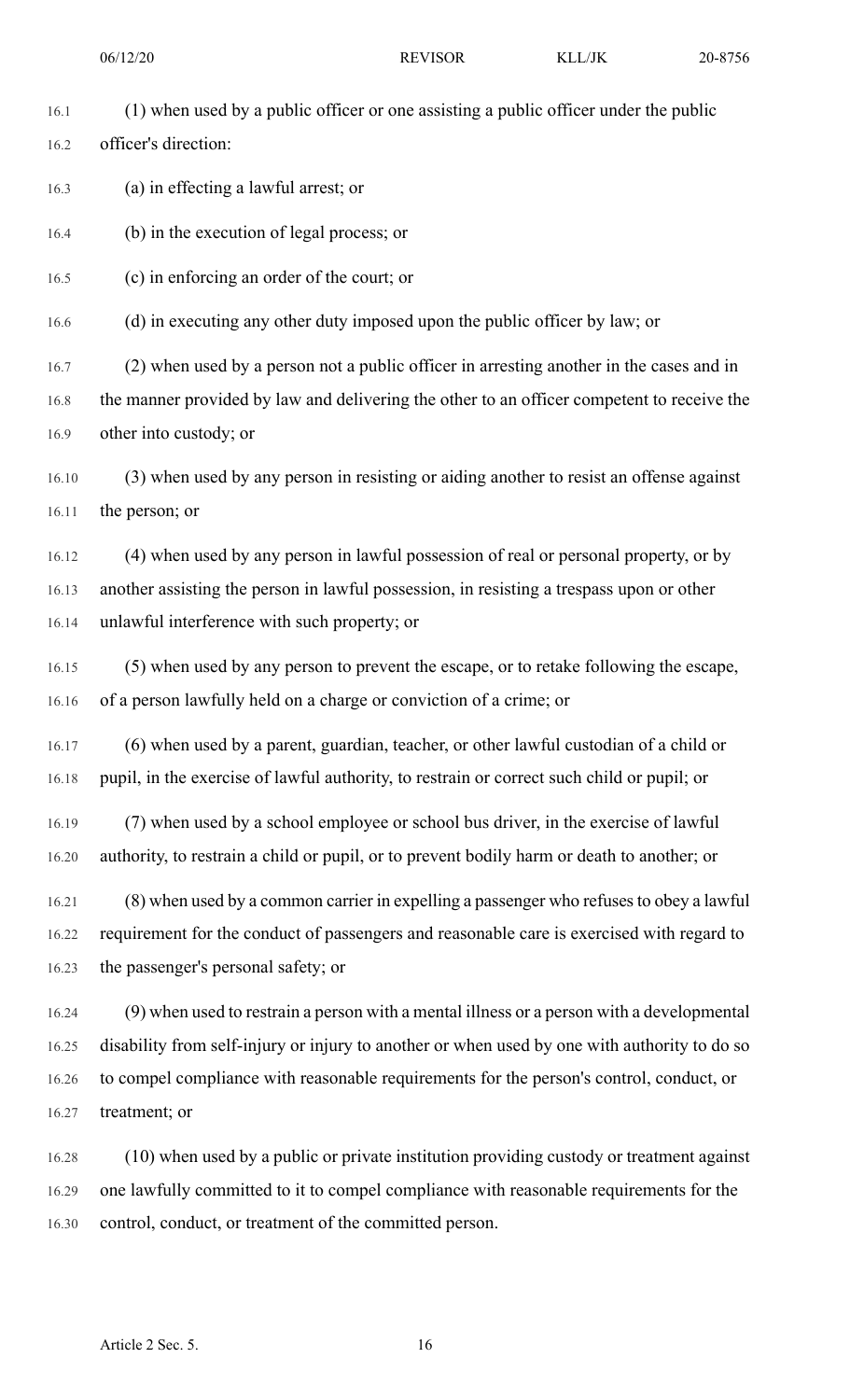| 17.1 | Sec. 6. Minnesota Statutes 2018, section 609.06, is amended by adding a subdivision to |  |
|------|----------------------------------------------------------------------------------------|--|
|      |                                                                                        |  |

17.2 read:

17.3 Subd. 3. **Limitations on the use of certain restraints.** (a) A peace officer may not use 17.4 any of the following restraints:

- 17.5 (1) lateral vascular neck restraint;
- 17.6 (2) choke holds;
- 17.7 (3) neck holds;
- 17.8 (4) tying all of a person's limbs together behind the person's back to render the person 17.9 immobile; or
- 17.10 (5) securing a person in any way that results in transporting the person face down in a 17.11 vehicle.
- 17.12 (b) A peace officer may not use any other restraint that restricts free movement of a
- 17.13 person's neck or head for any purpose other than to protect the peace officer or another from
- 17.14 imminent harm.
- 17.15 **EFFECTIVE DATE.** This section is effective the day following final enactment.

## 17.16 Sec. 7. **[626.8272] PROCEDURAL JUSTICE; POLICIES REQUIRED.**

17.17 Subdivision 1. **Model policy required.** (a) By August 15, 2020, the board, in consultation

17.18 with interested parties, shall develop and distribute to all chief law enforcement officers a

17.19 procedural justice model policy to govern interactions between peace officers and community

- 17.20 members. At a minimum, the policy must require that peace officers:
- 17.21 (1) obtain consent before conducting searches of individuals in the absence of a search 17.22 warrant or probable cause;
- 17.23 (2) obtain written acknowledgment that consent has been sought from individuals that
- 17.24 the officer has requested to search under clause (1);
- 17.25 (3) identify themselves by their full name, rank, badge number, and command, when 17.26 applicable, to all individuals they have stopped;
- 17.27 (4) state the reason to the individual affected for any search requests, searches conducted, 17.28 or stops; and
- 17.29 (5) report to the officer's chief law enforcement officer relevant information related to 17.30 the encounter between the officer and the person affected.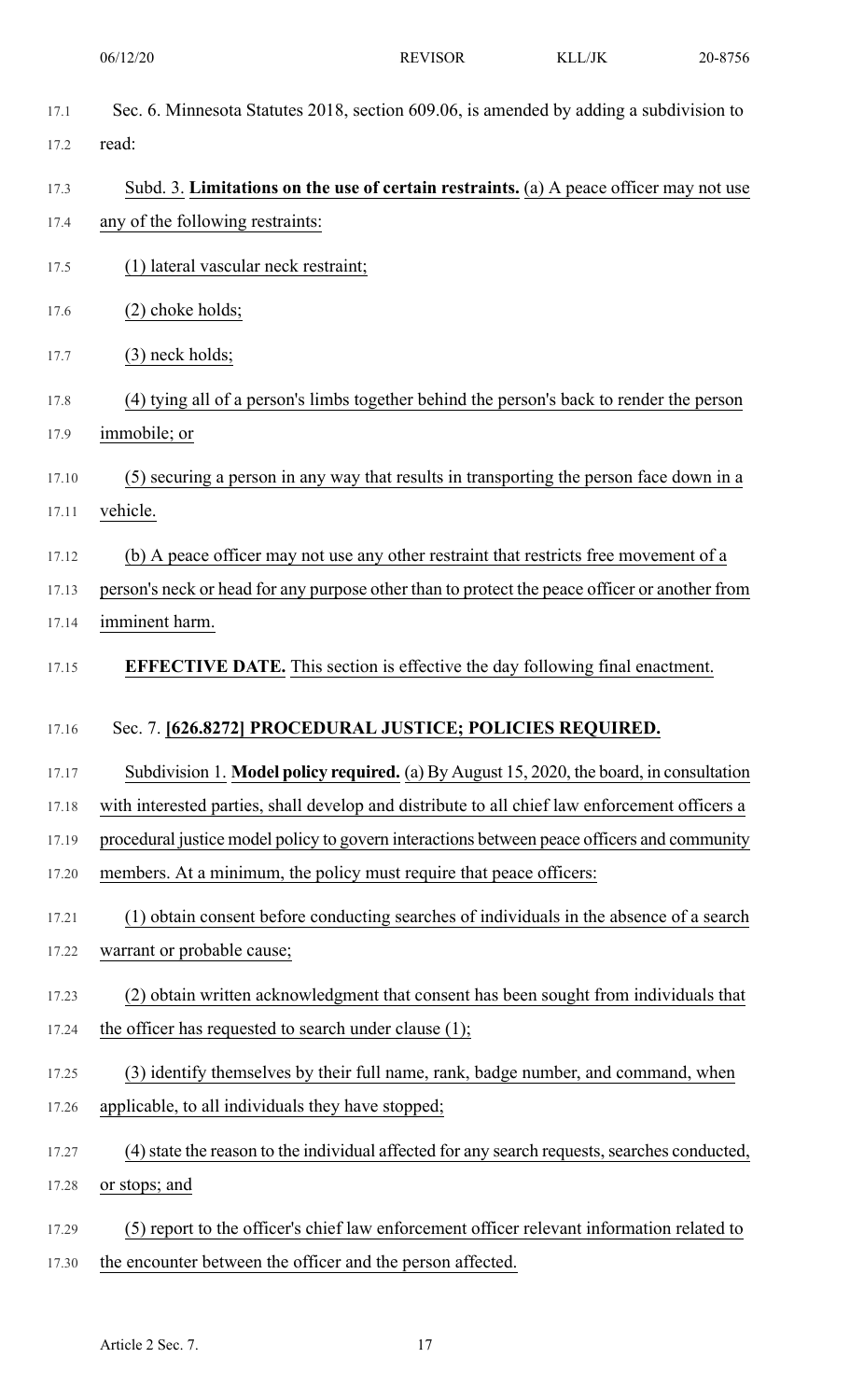| 18.1  | (b) The model policy must specify the information required to be reported under                 |
|-------|-------------------------------------------------------------------------------------------------|
| 18.2  | paragraph (a), clause (5), which, at a minimum, must include the individual officer's reason    |
| 18.3  | for making the stop or conducting or requesting consent for the search and information          |
| 18.4  | about the person encountered, including the person's gender, race, ethnicity, and approximate   |
| 18.5  | age. In addition, the policy must specify how the information is to be summarized and           |
| 18.6  | reported by chief law enforcement officers under subdivision 2.                                 |
| 18.7  | Subd. 2. Local policies required. (a) By November 1, 2020, the chief law enforcement            |
| 18.8  | officer of every state and local law enforcement agency shall establish and enforce a written   |
| 18.9  | procedural justice policy governing the conduct of peace officers engaged in interactions       |
| 18.10 | with community members. The chief law enforcement officer shall ensure that each peace          |
| 18.11 | officer receives a copy of the agency's policy. The chief law enforcement officer also shall    |
| 18.12 | ensure that each peace officer is aware of the policy's purpose and the conduct addressed       |
| 18.13 | by the policy.                                                                                  |
| 18.14 | (b) The policy must, at a minimum, comply with the requirements of the model policy             |
| 18.15 | adopted by the board under subdivision 1.                                                       |
| 18.16 | (c) Every state and local law enforcement agency shall certify to the board that the            |
| 18.17 | agency has adopted a written policy in compliance with the board's model policy and shall       |
| 18.18 | submit an electronic copy of the policy to the board. The board shall review each policy to     |
| 18.19 | ensure compliance and post each policy on the board's website.                                  |
| 18.20 | (d) The board shall assist the chief law enforcement officer of each state and local law        |
| 18.21 | enforcement agency in developing and implementing procedural justice policies under this        |
| 18.22 | subdivision.                                                                                    |
| 18.23 | (e) The chief law enforcement officer shall report a summary of the information described       |
| 18.24 | in subdivision 1, paragraph (a), clause (5), as directed in the board's model policy.           |
| 18.25 | Sec. 8. [626.8434] WARRIOR-STYLE TRAINING PROHIBITED.                                           |
| 18.26 | Subdivision 1. Definition. For purposes of this section, "warrior-style training" means         |
| 18.27 | training for peace officers that teaches that self-preservation of an officer is an officer's   |
| 18.28 | highest priority or that trains peace officers to approach each interaction with a citizen as a |
| 18.29 | threat, or potential threat, to an officer's safety.                                            |
| 18.30 | Subd. 2. No continuing education credits or tuition reimbursement. (a) The board                |
| 18.31 | may not certify a continuing education course that includes warrior-style training.             |
| 18.32 | (b) The board may not grant continuing education credit to a peace officer for a course         |
| 18.33 | that includes warrior-style training.                                                           |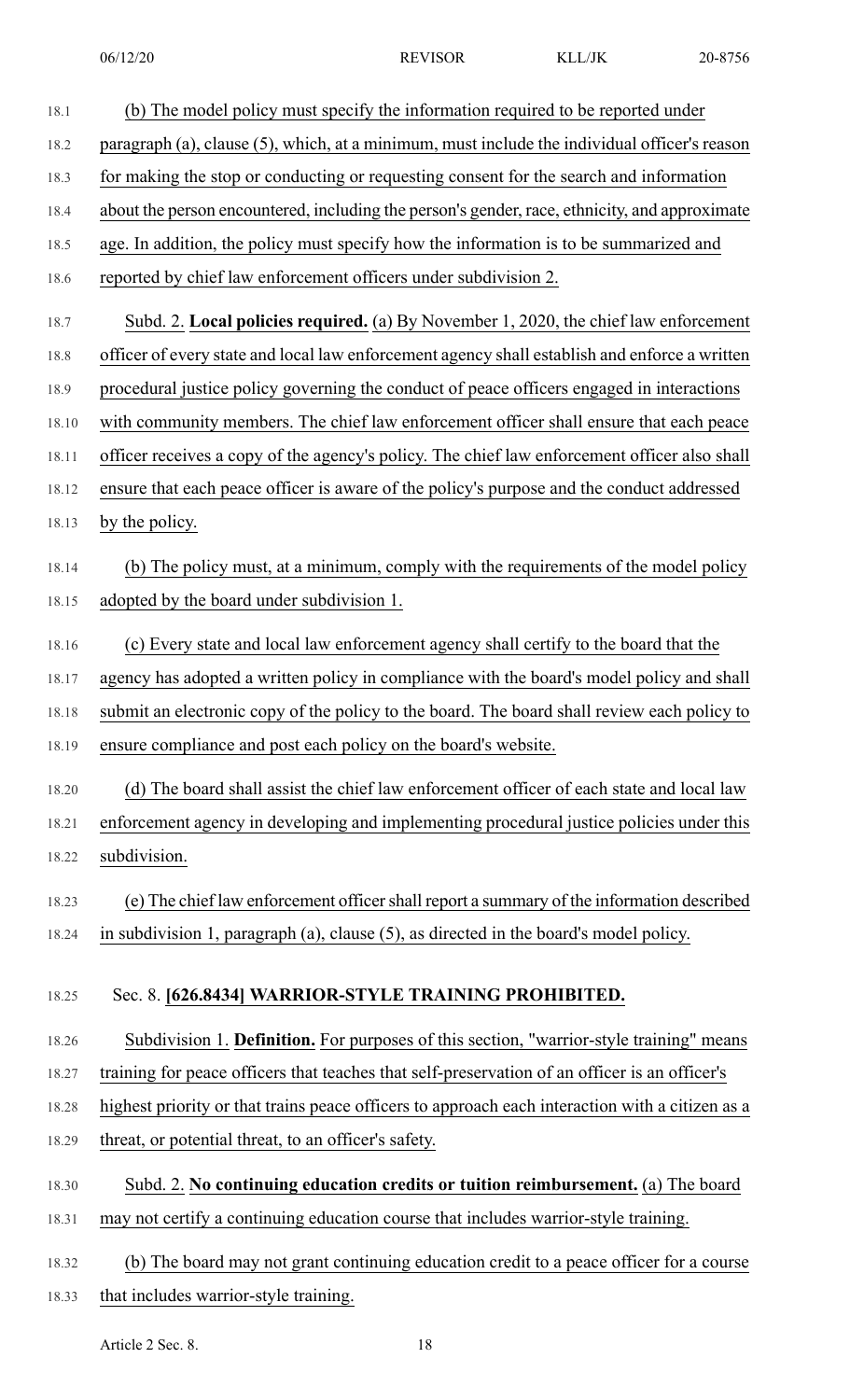| 19.1  | (c) The board may not reimburse a law enforcement agency or a peace officer for a              |
|-------|------------------------------------------------------------------------------------------------|
| 19.2  | course that includes warrior-style training.                                                   |
| 19.3  | Subd. 3. Training prohibited. A law enforcement agency may not provide warrior-style           |
| 19.4  | training, directly or through a third party, to a peace officer.                               |
|       |                                                                                                |
| 19.5  | Sec. 9. Minnesota Statutes 2018, section 626.8452, is amended by adding a subdivision          |
| 19.6  | to read:                                                                                       |
| 19.7  | Subd. 1a. Prohibition on use of certain restraints. By January 1, 2021, the head of            |
| 19.8  | every local and state law enforcement agency shall update and enforce the written policy       |
| 19.9  | described in subdivision 1 to prohibit:                                                        |
| 19.10 | (1) the use of lateral vascular neck restraint;                                                |
| 19.11 | (2) the use of choke holds;                                                                    |
| 19.12 | (3) the use of neck holds;                                                                     |
| 19.13 | (4) tying all of a person's limbs together behind the person's back to render the person       |
| 19.14 | immobile;                                                                                      |
| 19.15 | (5) transporting a person face down in a vehicle; and                                          |
| 19.16 | (6) the use of any other restraint that restricts free movement of a person's neck or head     |
| 19.17 | for any purpose other than to protect the peace officer or another from imminent harm.         |
| 19.18 | <b>EFFECTIVE DATE.</b> This section is effective the day following final enactment.            |
| 19.19 | Sec. 10. [626.8474] PROCEDURAL JUSTICE AND COMMUNITY INTERACTION                               |
| 19.20 | <b>SKILLS; LEARNING OBJECTIVES.</b>                                                            |
| 19.21 | Subdivision 1. Preservice training learning objectives; requirements. (a) By August            |
| 19.22 | 15, 2020, the board shall prepare learning objectives as described in subdivision 3 for        |
| 19.23 | preservice training to instruct peace officers in procedural justice and community-interaction |
| 19.24 | skills. The learning objectives must be included in the required curriculum of professional    |
| 19.25 | peace officer education programs.                                                              |
| 19.26 | (b) An individual is not eligible to take the peace officer licensing examination or the       |
| 19.27 | part-time peace officer licensing examination on or after July 1, 2021, unless the individual  |
| 19.28 | has received the training described in paragraph (a).                                          |
| 19.29 | Subd. 2. In-service training learning objectives. By August 15, 2020, the board shall          |
| 19.30 | prepare learning objectives as described in subdivision 3 for in-service training to instruct  |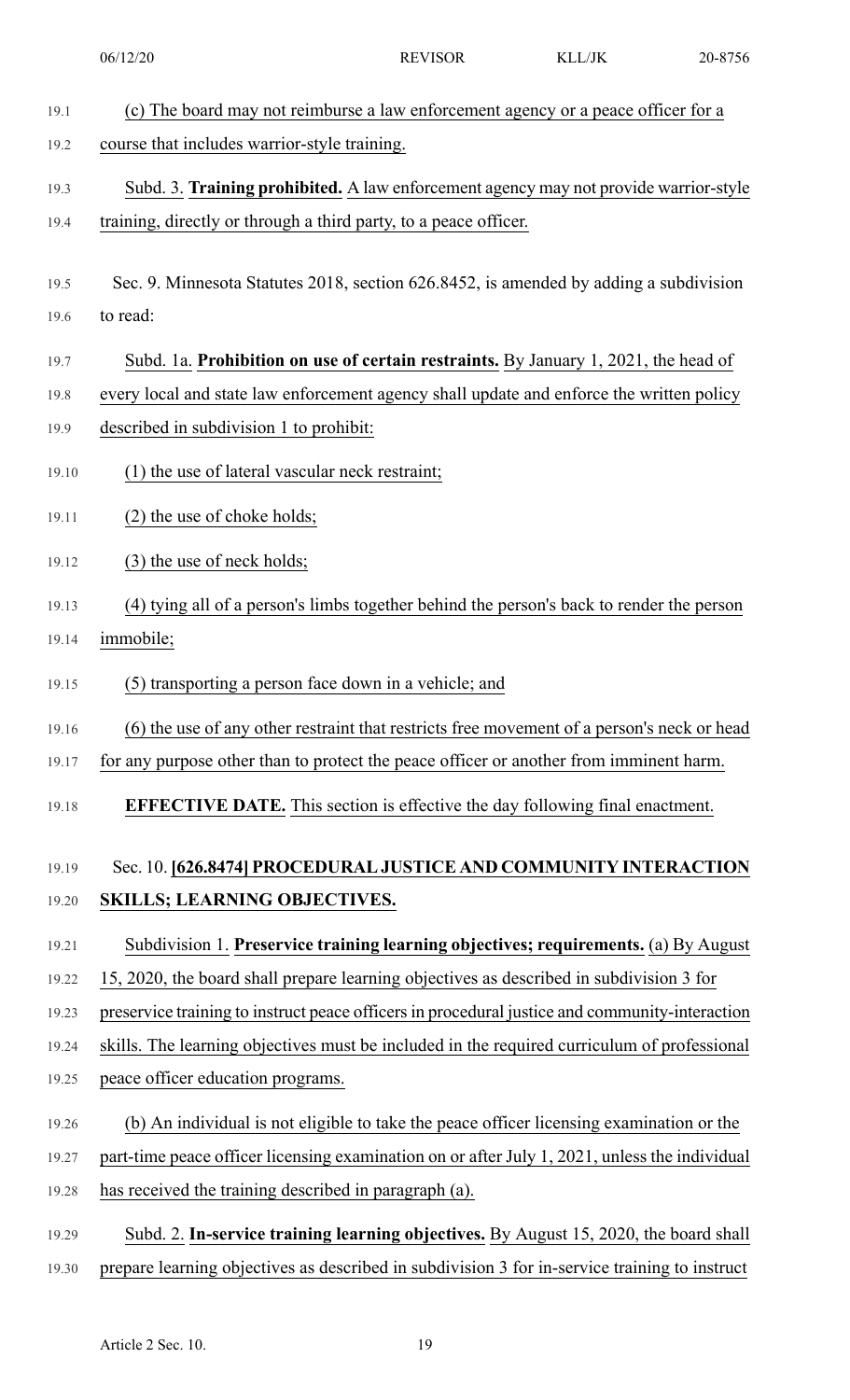- 20.1 all peace officers in procedural justice and community interaction skills. The board shall
- 20.2 evaluate and monitor in-service training coursesto ensure they satisfy the learning objectives.
- 20.3 Subd. 3. **Learning objectives described.** (a) The preservice and in-service learning
- 20.4 objectives required in subdivisions 1 and 2 must address the following:
- 20.5 (1) community policing and problem-solving skills;
- 20.6 (2) interpersonal and communication skills;
- 20.7 (3) bias awareness, including both implicit and explicit bias;
- 20.8 (4) scenario-based situational decision-making skills;
- 20.9 (5) crisis intervention and de-escalation skills;
- 20.10 (6) procedural justice and impartial policing techniques;
- 20.11 (7) trauma and victim-services skills;
- 20.12 (8) mental health issues;
- 20.13 (9) use of analytical research and technology; and
- 20.14 (10) language and cultural responsiveness skills.
- 20.15 (b) The board shall determine the parameters and total number of hours required for the
- 20.16 learning objectives required in this section.

# 20.17 Sec. 11.**[626.8475] DUTY TO INTERCEDE AND REPORT; POLICIES REQUIRED.**

- 20.18 Subdivision 1. **Duties; discipline.** (a) A peace officer must intercede when:
- 20.19 (1) present and observing another peace officer using force that is beyond that which is
- 20.20 objectively reasonable under the circumstances; and
- 20.21 (2) physically able to do so.
- 20.22 (b) A peace officer who observes another employee or peace officer use force that

20.23 exceeds the degree of force permitted by law has the duty to report the incident within 24

- 20.24 hours to a supervisor.
- 20.25 (c) A peace officer who breaches a duty established in this subdivision is subject to
- 20.26 discipline by the board under Minnesota Rules, part 6700.1600.
- 20.27 Subd. 2. **Model policy required.** By September 15, 2020, the commissioner of public
- 20.28 safety, in consultation with the board, the attorney general, and other interested parties,
- 20.29 must develop a comprehensive model policy to require peace officersto intercede to prevent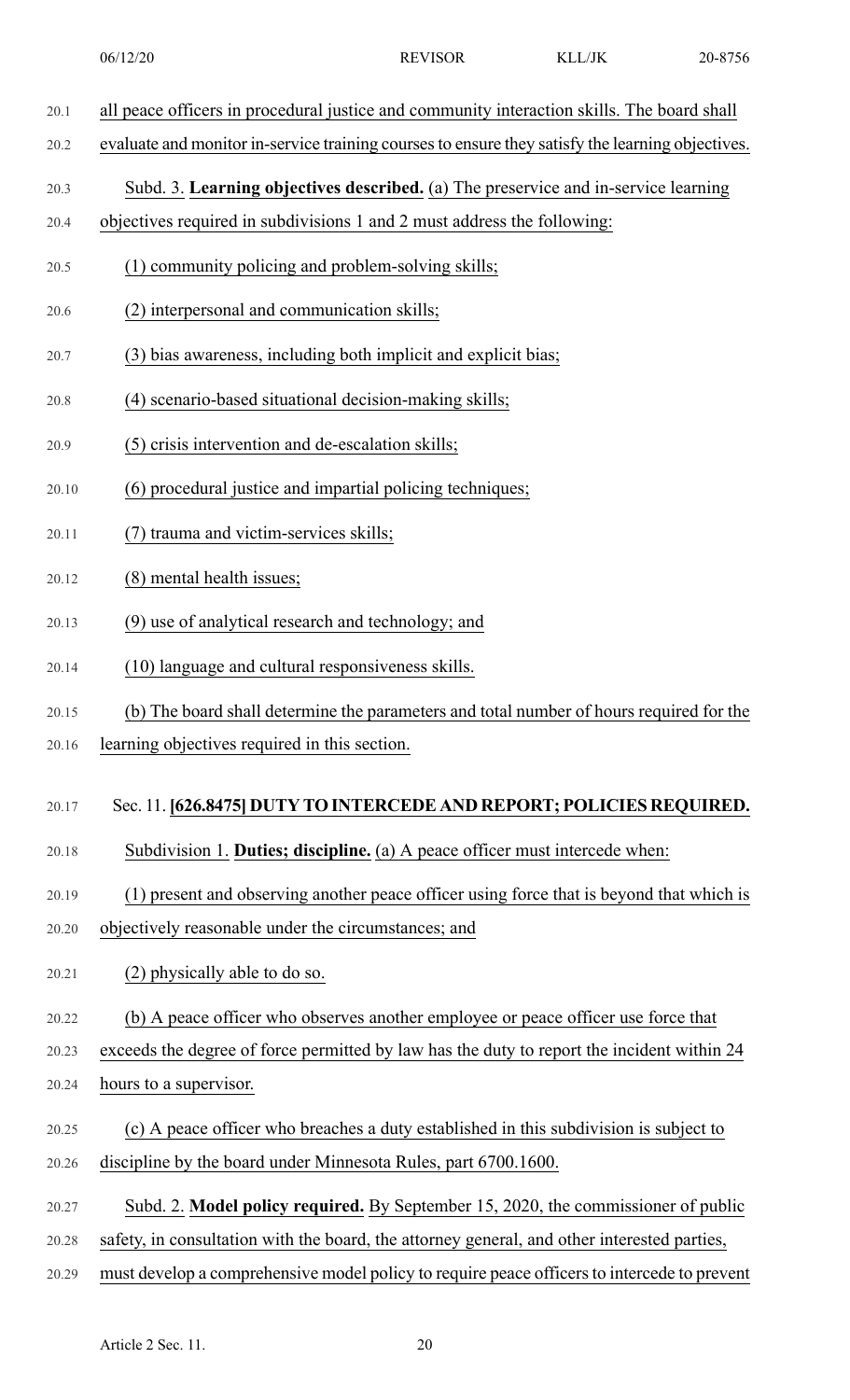- 21.1 the use of unreasonable force and report incidents of excessive use of force. The policy, at 21.2 a minimum, must be consistent with subdivision 1. The board must distribute the model 21.3 policy to all chief law enforcement officers. 21.4 Subd. 3. **Agency policies required.** (a) By December 15, 2020, the chief law enforcement 21.5 officer of every state and local law enforcement agency must establish and enforce a written 21.6 policy requiring peace officers employed by the agency to intercede and report that is 21.7 identical or substantially similar to the model policy developed under subdivision 2. 21.8 (b) Every state and local law enforcement agency must certify to the board that it has 21.9 adopted a written policy in compliance with this subdivision. 21.10 (c) The board must assist the chief law enforcement officer of each state and local law 21.11 enforcement agency in developing and implementing policies under this subdivision. 21.12 Subd. 4. **Compliance reviews authorized.** The board has authority to inspect state and 21.13 local law enforcement agency policies to ensure compliance with subdivision 3. The board 21.14 may conduct this inspection based upon a complaint it receives about a particular agency 21.15 or through a random selection process. The board may impose licensing sanctions and seek 21.16 injunctive relief under section 214.11 for an agency's failure to comply with subdivision 3. 21.17 Sec. 12. **[626.892] PEACE OFFICER GRIEVANCE ARBITRATION SELECTION** 21.18 **PROCEDURE.** 21.19 Subdivision 1. **Definitions.** (a) For the purposes of this section, the terms defined in this 21.20 section have the meanings given them. 21.21 (b) "Commissioner" means the commissioner of the Bureau of Mediation Services. 21.22 (c) "Employer" means a political subdivision or law enforcement agency employing a 21.23 peace officer. 21.24 (d) "Grievance" means a dispute or disagreement regarding any written disciplinary 21.25 action, discharge, or termination decision of a peace officer arising under a collective 21.26 bargaining agreement covering peace officers. 21.27 (e) "Grievance arbitration" means binding arbitration of a grievance under the grievance 21.28 procedure in a collective bargaining agreement covering peace officers, as required by this 21.29 section or sections 179A.04, 179A.20, and 179A.21, subdivision 3, to the extent those 21.30 sections are consistent with this section. 21.31 (f) "Grievance procedure" has the meaning given in section 179A.20, subdivision 4,
- 21.32 except as otherwise provided in this section or to the extent inconsistent with this section.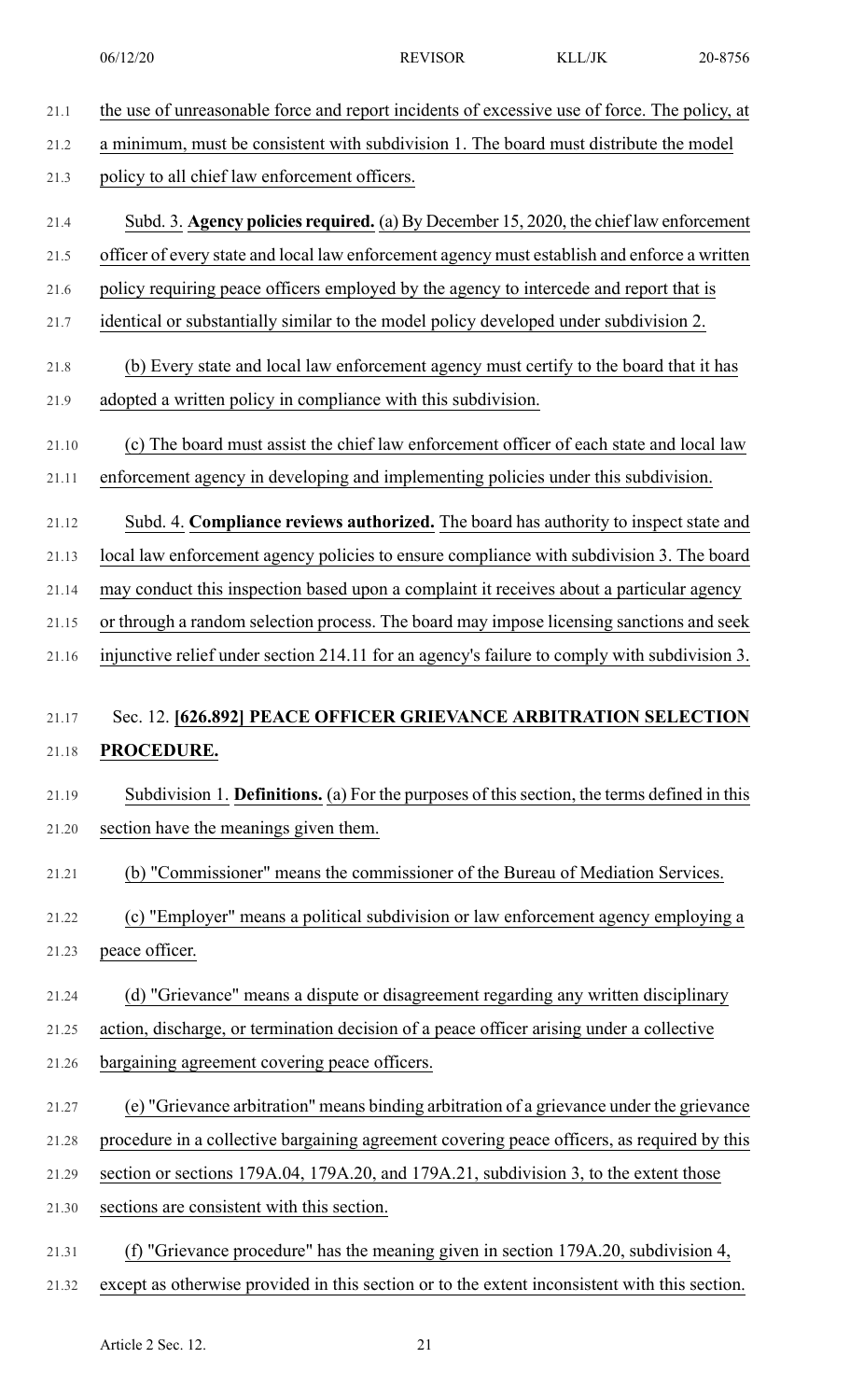| 22.1  | (g) "Peace officer" means a licensed peace officer or part-time peace officer subject to          |
|-------|---------------------------------------------------------------------------------------------------|
| 22.2  | licensure under sections 626.84 to 626.863.                                                       |
| 22.3  | Subd. 2. Applicability. Notwithstanding any contrary provision of law, home rule                  |
| 22.4  | charter, ordinance, or resolution, effective the day following final enactment, the arbitrator    |
| 22.5  | selection procedure established under this section shall apply to all peace officer grievance     |
| 22.6  | arbitrations for written disciplinary action, discharge, or termination, and must be included     |
| 22.7  | in the grievance procedure for all collective bargaining agreements covering peace officers       |
| 22.8  | negotiated on or after that date. This section does not apply to any other public employees.      |
| 22.9  | Subd. 3. Roster of arbitrators. The governor, in consultation with community and law              |
| 22.10 | enforcement stakeholders, shall appoint a roster of no fewer than 25 persons specifically         |
| 22.11 | suited and qualified by training and experience to act as arbitrators for peace officer grievance |
| 22.12 | arbitrations under this section. The governor shall exercise this power of appointment as         |
| 22.13 | conferred by law. Arbitrator terms and roster requirements under Minnesota Rules, chapters        |
| 22.14 | 5500 to 5530, shall apply to the extent consistent with this section.                             |
| 22.15 | Subd. 4. Arbitrator qualifications. A person seeking appointment to the arbitrator                |
| 22.16 | roster under this section must complete initial training on culture competency, racism,           |
| 22.17 | implicit bias, and recognizing and valuing community diversity and cultural differences,          |
| 22.18 | and must continue to complete the training as required during the person's appointment.           |
| 22.19 | The commissioner may adopt rules establishing training and requirements for this purpose.         |
| 22.20 | Subd. 5. Selection of arbitrators. The commissioner shall assign or appoint an arbitrator         |
| 22.21 | or panel of arbitrators from the roster to a peace officer grievance arbitration under this       |
| 22.22 | section on a random or rotating basis. The parties shall not participate in, negotiate for, or    |
| 22.23 | agree to the selection of an arbitrator or arbitration panel under this section. The arbitrator   |
| 22.24 | or panel shall decide the grievance, and the decision is binding subject to the provisions of     |
| 22.25 | chapter 572B.                                                                                     |
| 22.26 | Subd. 6. Interaction with other laws. (a) Sections 179A.21, subdivision 2, and 572B.11,           |
| 22.27 | paragraph (a), and rules for arbitrator selection promulgated pursuant to section 179A.04         |
| 22.28 | shall not apply to a peace officer grievance arbitration under this section.                      |
| 22.29 | (b) Notwithstanding any contrary provision of law, home rule charter, ordinance, or               |
| 22.30 | resolution, peace officers, through their certified exclusive representatives, shall not have     |
| 22.31 | the right to negotiate for or agree to a collective bargaining agreement or a grievance           |
| 22.32 | arbitration selection procedure with their employers that is inconsistent with this section.      |
| 22.33 | (c) The arbitrator selection procedure for peace officer grievance arbitrations established       |
| 22.34 | under this section supersedes any inconsistent provisions in chapter 179A or 572B or in           |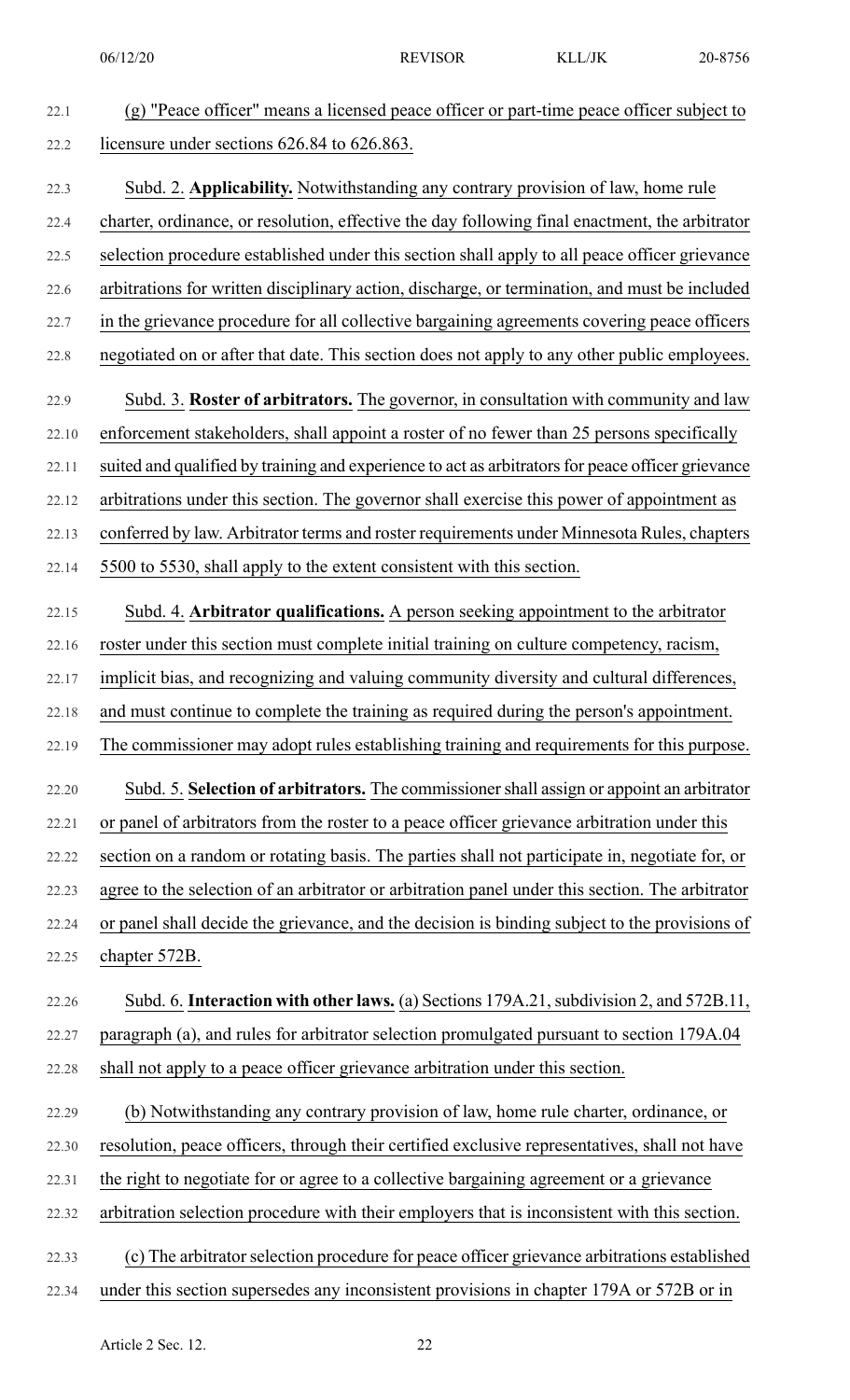|  | 23.1 | Minnesota Rules, chapters 5500 to 5530 and 7315 to 7325. Other arbitration requirements |  |  |  |  |  |  |  |  |  |
|--|------|-----------------------------------------------------------------------------------------|--|--|--|--|--|--|--|--|--|
|--|------|-----------------------------------------------------------------------------------------|--|--|--|--|--|--|--|--|--|

23.2 in those chapters remain in full force and effect for peace officer grievance arbitrations,

23.3 except as provided in this section or to the extent inconsistent with this section.

# 23.4 **EFFECTIVE DATE.** This section is effective the day following final enactment.

## 23.5 Sec. 13. **GUIDELINES ON POSITIVE COMMUNITY INTERACTIONS.**

23.6 (a) The commissioner of public safety, in consultation with interested parties, shall

23.7 develop guidelines to encourage law enforcement agencies to implement changes in how

23.8 peace officers may interact more positively with community members. At a minimum, the

23.9 guidelines must address changes in the deployment of peace officers to allow officers to

23.10 rotate into and out of assignments so as to ensure that individual officers are not consistently

- 23.11 exposed to stressful situations.
- 23.12 (b) The commissioner shall report to the legislature on any recommended changes to 23.13 law or funding to better achieve the goals in paragraph (a).

# 23.14 Sec. 14. **MINNEAPOLIS PEACE OFFICERS; RESIDENCY REQUIREMENTS.**

23.15 Notwithstanding Minnesota Statutes, section 415.16, or provision of other law, home

23.16 rule charter, ordinance, resolution, or rule to the contrary, the city of Minneapolis may

23.17 require residency within the territorial limits of the city of Minneapolis as a condition of

23.18 employment as a peace officer. The residency requirement applies only to persons hired 23.19 after the date the requirement is imposed.

23.20 **EFFECTIVE DATE.** This section is effective the day after the governing body of the 23.21 city of Minneapolis and its chief clerical officer comply with Minnesota Statutes, section 23.22 645.021, subdivisions 2 and 3.

# 23.23 Sec. 15. **ST. PAUL PEACE OFFICERS; RESIDENCY REQUIREMENTS.**

23.24 Notwithstanding Minnesota Statutes, section 415.16, or provision of other law, home 23.25 rule charter, ordinance, resolution, or rule to the contrary, the city of St. Paul may require 23.26 residency within the territorial limits of the city of St. Paul as a condition of employment 23.27 as a peace officer. The residency requirement applies only to persons hired after the date

- 23.28 the requirement is imposed.
- 23.29 **EFFECTIVE DATE.** This section is effective the day after the governing body of the 23.30 city of St. Paul and its chief clerical officer comply with Minnesota Statutes, section 645.021, 23.31 subdivisions 2 and 3.